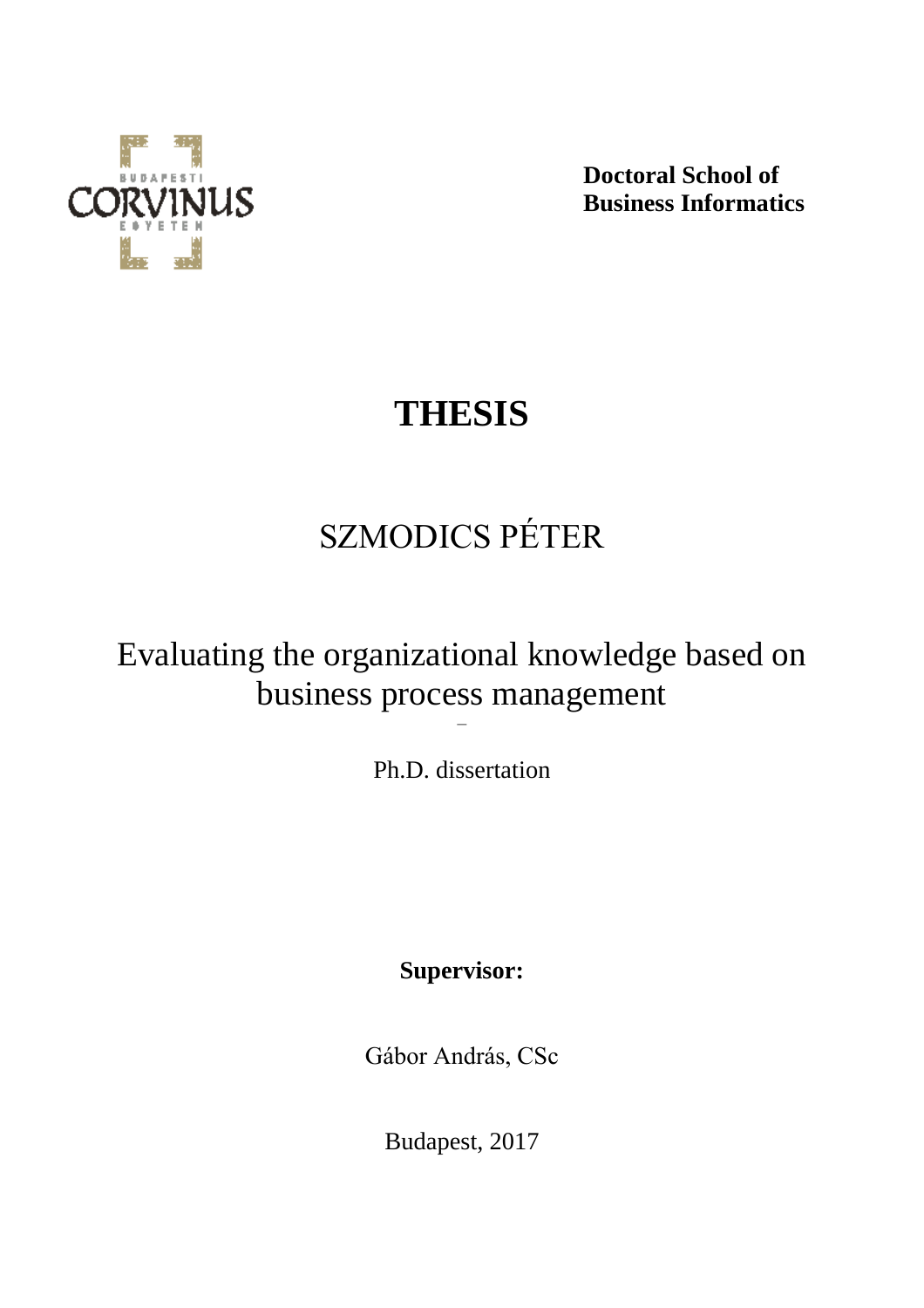# **THESIS**

## SZMODICS PÉTER

### Evaluating the organizational knowledge based on business process management

Ph.D. dissertation

–

**Supervisor:**

Gábor András, CSc

Budapest, 2017

© Szmodics Péter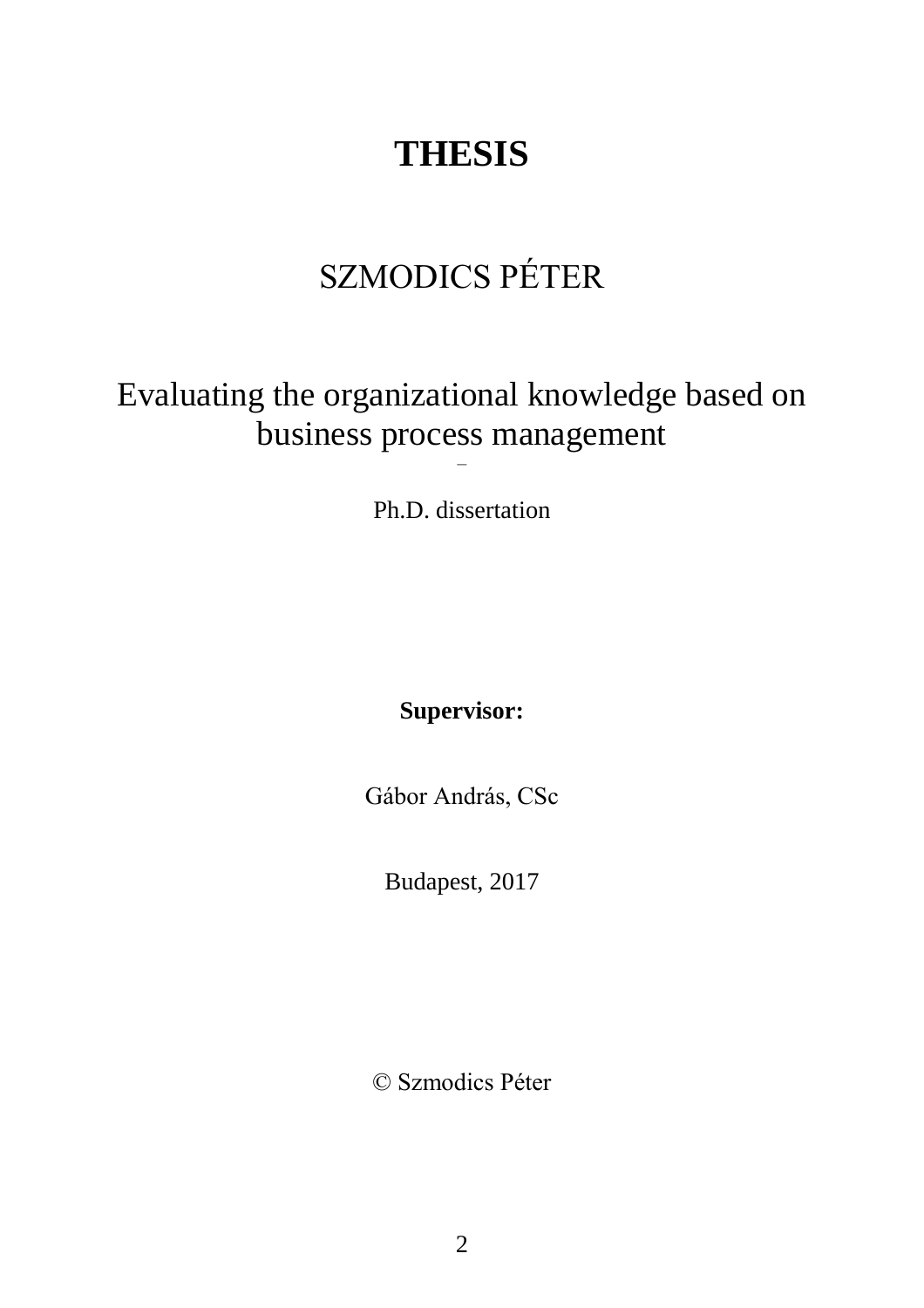### **LIST OF CONTENTS**

| 5 Comments for further utilization of the research 22 |  |
|-------------------------------------------------------|--|
|                                                       |  |
|                                                       |  |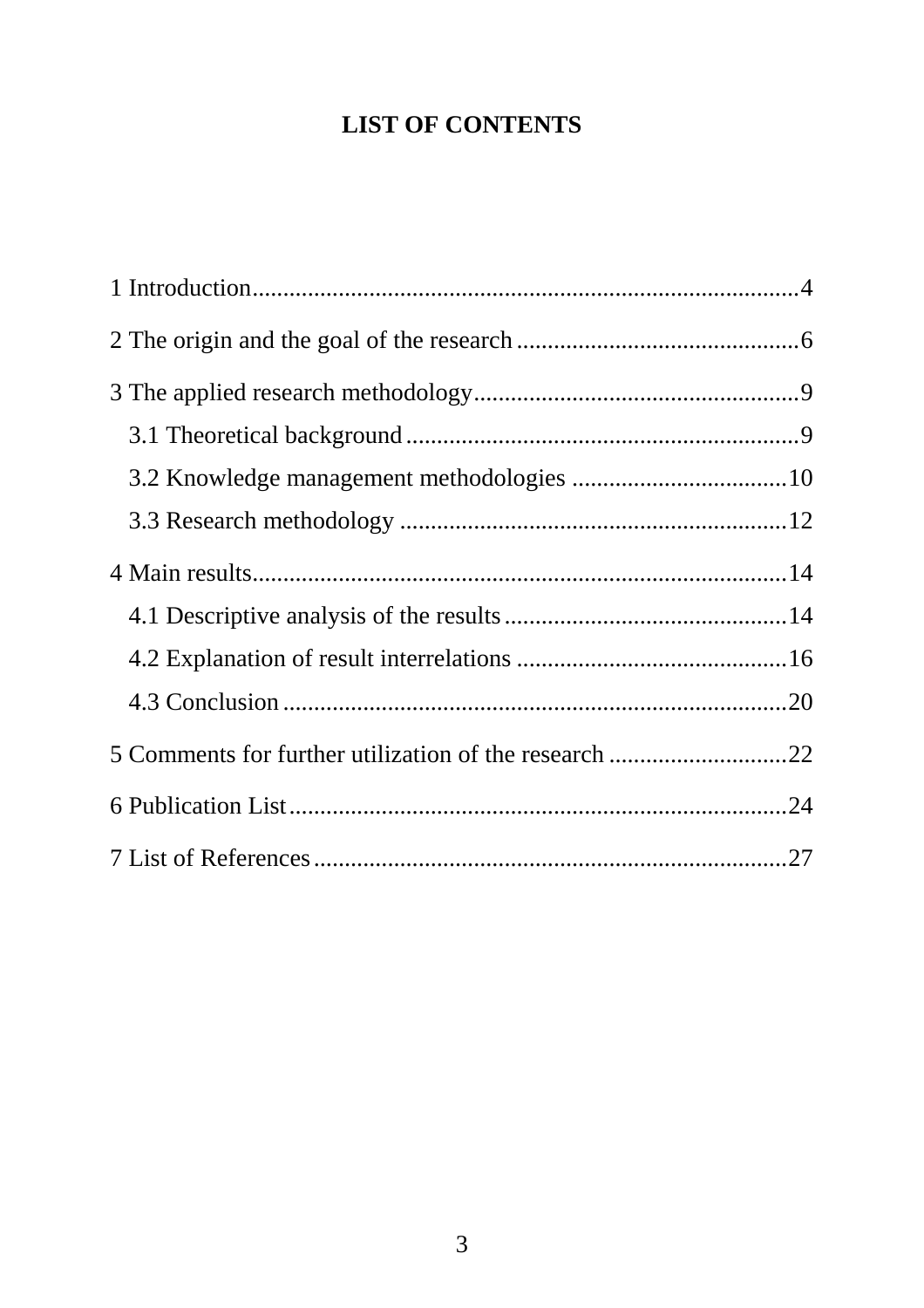#### <span id="page-3-0"></span>**1 Introduction**

As a result of continuous technical development, the operation of organizations becomes more and more complex, and at the same time it maps the real processes better. In advanced economic structures, beside the technical development and infrastructure, the applied (organizational) knowledge plays a major role. Knowledge management is already present in most organizations at a strategic level; its proper usage can be a competitive advantage.

The condition of organizational operation is an organizational framework in which business processes and human resources, that have the required knowledge for operation, can be integrated. Understanding the role of knowledge is essential to evaluate real value added processes within the organization, in other words, evaluation and measurement of the processes are prerequisites of effective knowledge management.

This research presents the relevant practical aspects of knowledge management from the point of view of business process management.

The business process management (hereinafter referred to as process management) is one of the most interesting research domains. As a research domain, it is directly related to both academic domains and business practices, so its results can be immediately validated and transposed into practice. The role of knowledge management is similar, since both the scientific and the real projections are similar.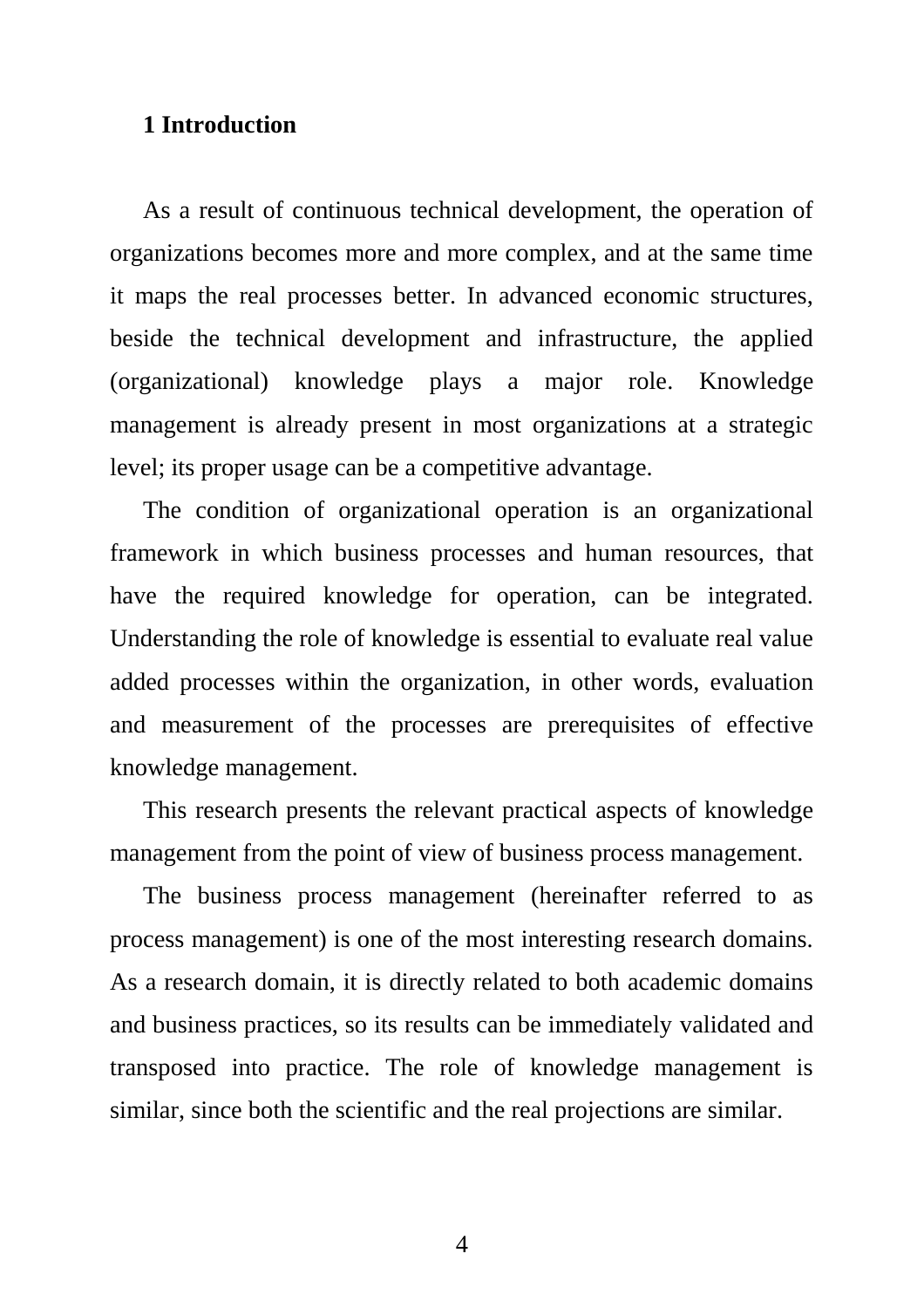The role of process management and knowledge management in value creation is difficult to be demonstrated, their relationship is difficult to be measured. It also follows from the difficulties that it is not possible to interpret this relation in general without any restrictions. The identification, storage, and reuse of knowledge are usually bound to a goal in the complete organizational life's affinity space, within the framework of a project.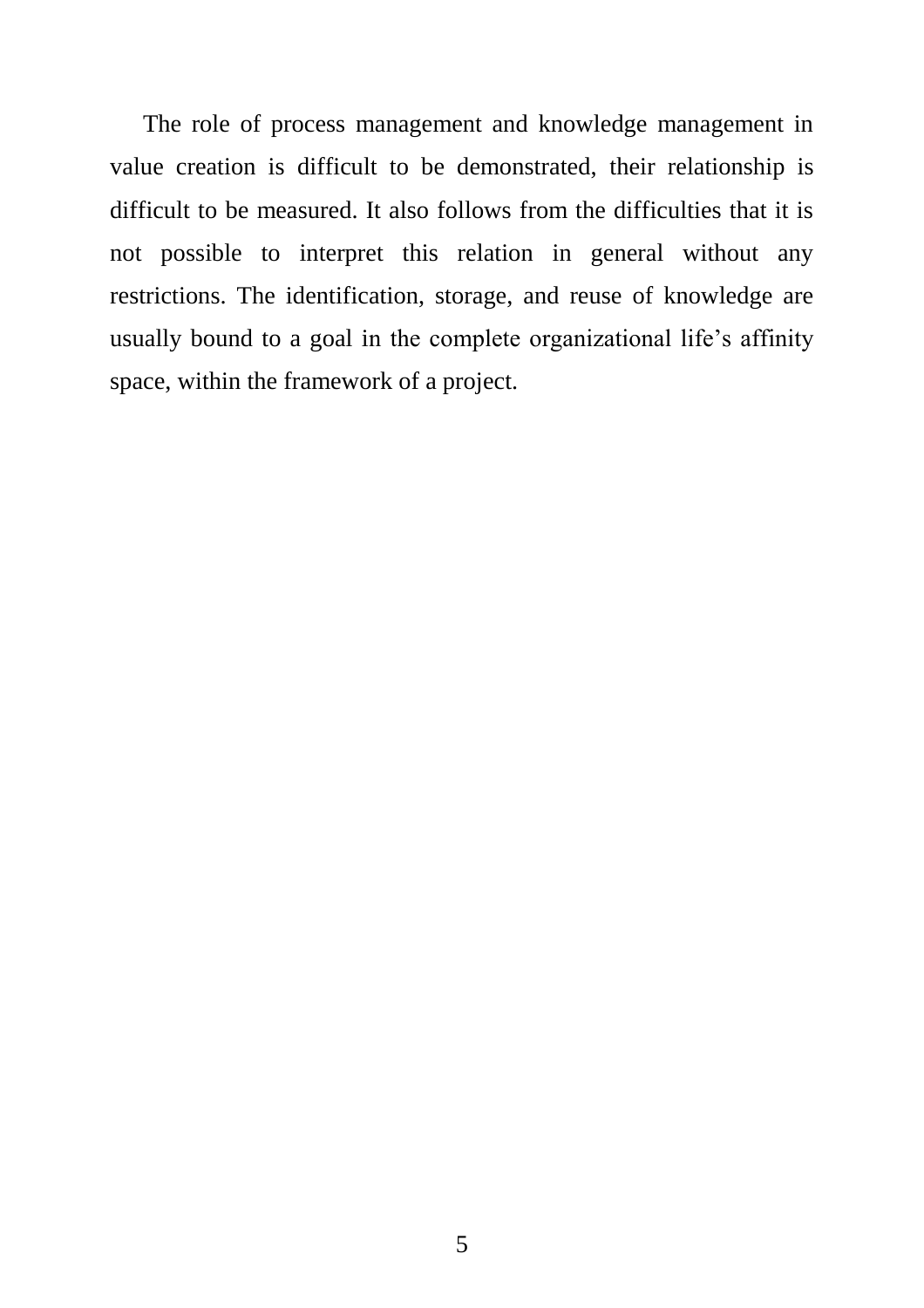#### <span id="page-5-0"></span>**2 The origin and the goal of the research**

The aim of the research is to present the current knowledge management practice with practice-oriented tools that can reveal previously unrecognized relationships and which can provide assistance to the practitioners, and it may show new directions for theoretical research.

The following questions outline the central problem of the research:

• Can the application of knowledge management be defined at all? Under what limitations is it definable?

• Is organizational knowledge assessable with the process management tool and concept library and can it be evaluated? Under what circumstances can the assessment and the evaluation be realized?

• Can the level of knowledge management be defined? Under what circumstances is it possible to determine the levels?

• With what accuracy and relevance can the organizational knowledge management be measured based on business process management?

Some level of knowledge management is applied in every organization, its awareness generally depends on how knowledgeintensive the given organization is, how much the external pressure is, and what the goals are to be met. Definition of applicability based on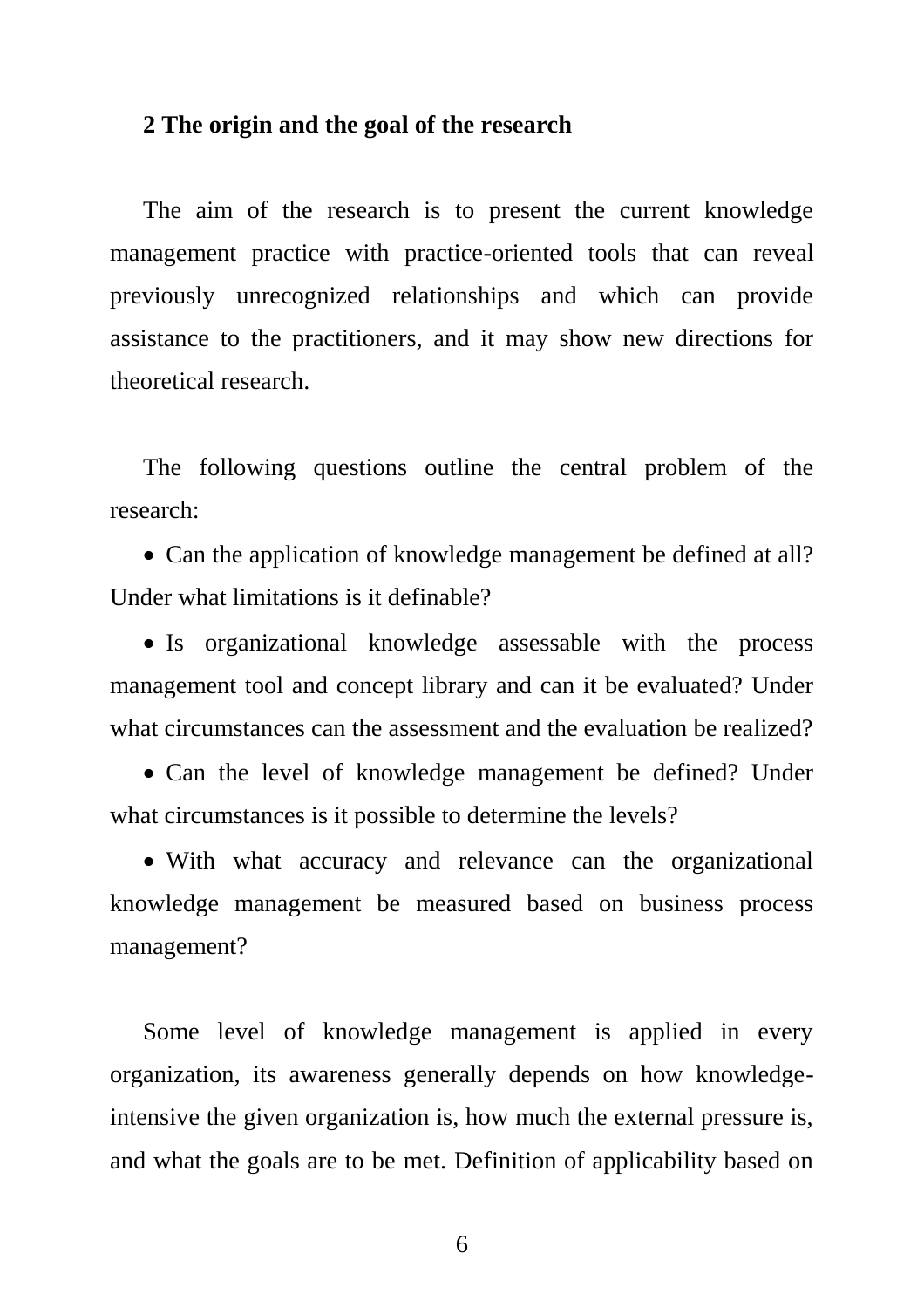process management means that knowledge management is pursued in connection with an organizational process and/or some documentation system.

On process management basis, the organizational knowledge can be measured by embedding the knowledge into a platform, this means a structure that can be interpreted without exceptions and difficulties. The frameworks, policies, methodologies and the combination of their actual application provide the opportunity to acquire the foundation for measuring organizational knowledge.

Defining the level of organizational knowledge management starts from the aforementioned base. The nature of the problem calls for a holistic approach, so the level definition cannot be reduced to a linear, simplistic dimension. The existence of process management implies that the conclusions drawn about the operation of the organization are based on evidences. The evidences' coexistence, the timing of the creation, their contextual relations and the lack of critical elements determine what opportunities the documented knowledge management system itself can offer for the applying management.

Knowing the business and organizational issues helps with identifying the goals to be achieved within the organization. Knowing the resources available helps the organization with setting up a supply mix that can effectively meet these goals or business needs. Organizations strive to maximize customer satisfaction by using the given resources. Since the complexity of knowledge management is very high, therefore so it is optimizing. The aim of the research is to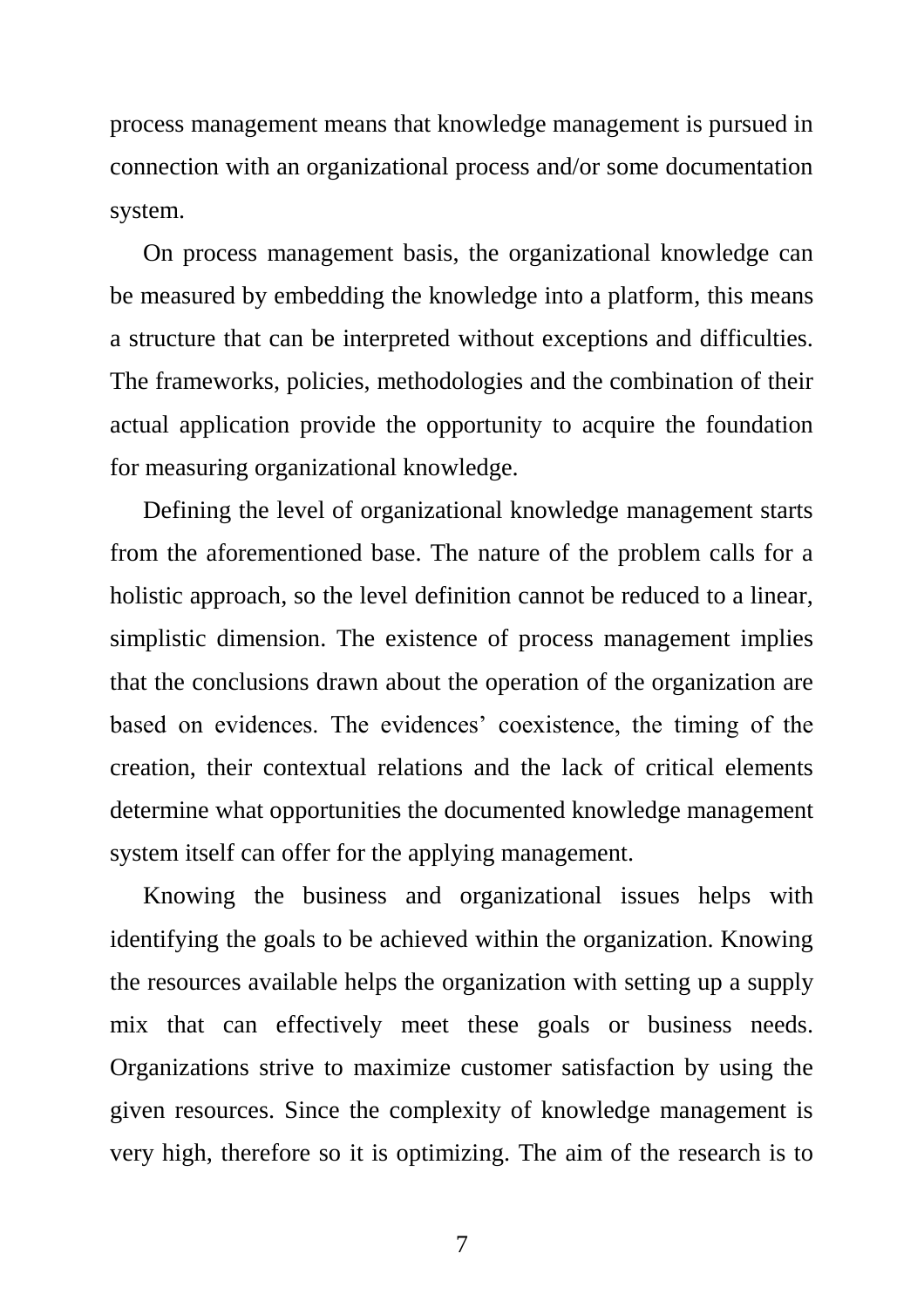explore the prerequisites for optimization considerations, helping to create an optimal knowledge management system.

While the preparation of the research, the first step was the synthesis of theoretical and practical domains, based on which a questionnaire was developed for the purpose of data collection.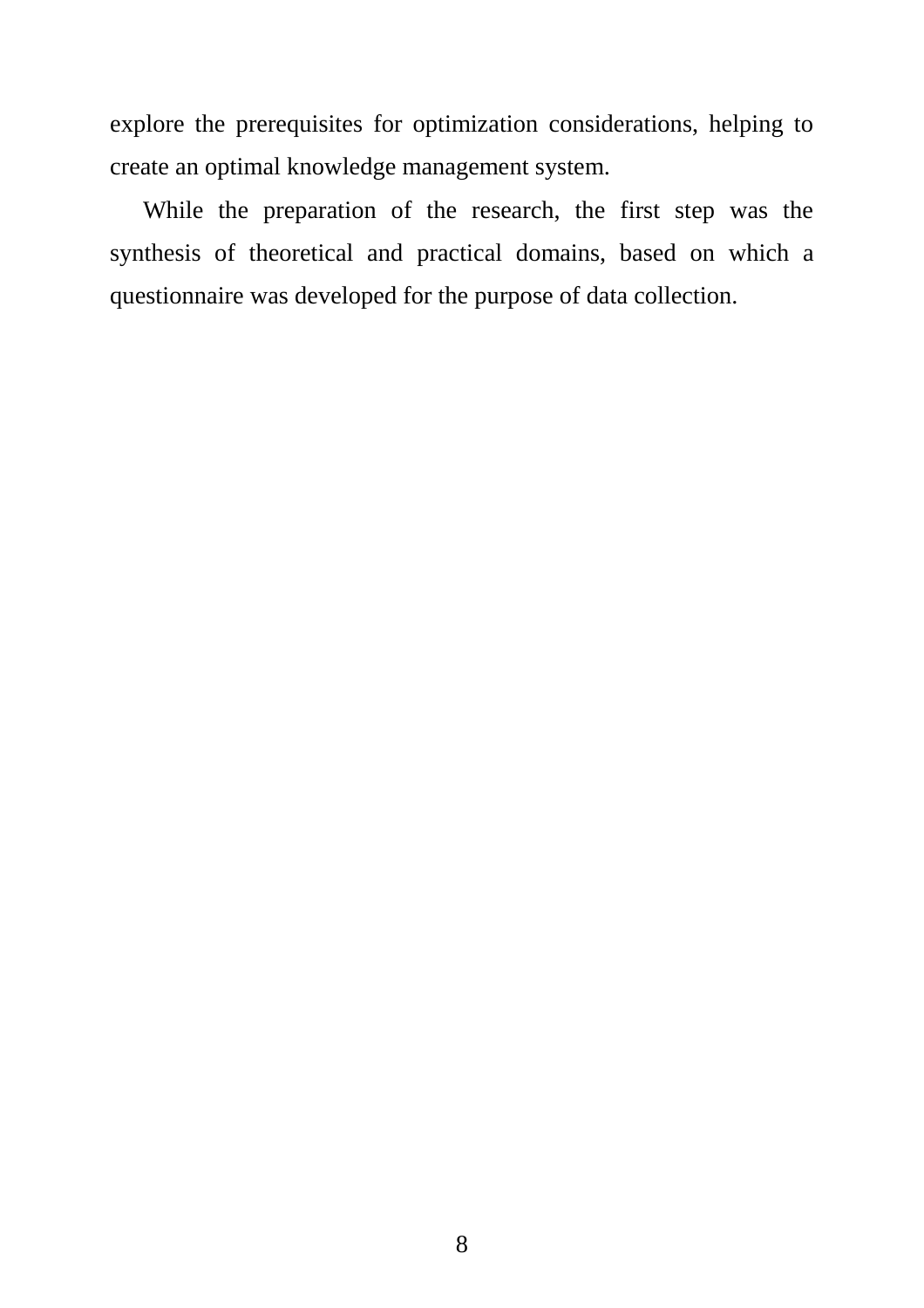#### <span id="page-8-0"></span>**3 The applied research methodology**

#### <span id="page-8-1"></span>**3.1 Theoretical background**

The requirement for meeting any business needs is the availability of a resource pool of appropriate composition. This set consists of elements of different characteristics, the role of human resources in this research is more significant. In the case of human resources the actor's (the role of the person performing the activity within the organization) attitude, knowledge and the operational context determine how the particular business processes are executed.

The structure of knowledge can be divided into two main components. Explicit knowledge that can be formalized and transferred in some form. Tacit knowledge is the implicit knowledge of the actors, this latter is difficult to be formalized, knowledge transfer can only be achieved with great difficulties.

Measuring knowledge and knowledge management can be a complex task in simpler systems as tacit knowledge cannot be structured and documented within a short time. Nonaka's model (1994) distinguishes four conversion steps between explicit and tacit knowledge transitions. Nonaka's knowledge conversion model is interesting, because it clearly outlines which phase how is related to process management. In each process step, it can be clearly determined which actors are involved, what kind of aids they can use (input and output documents), and even the activities can be separated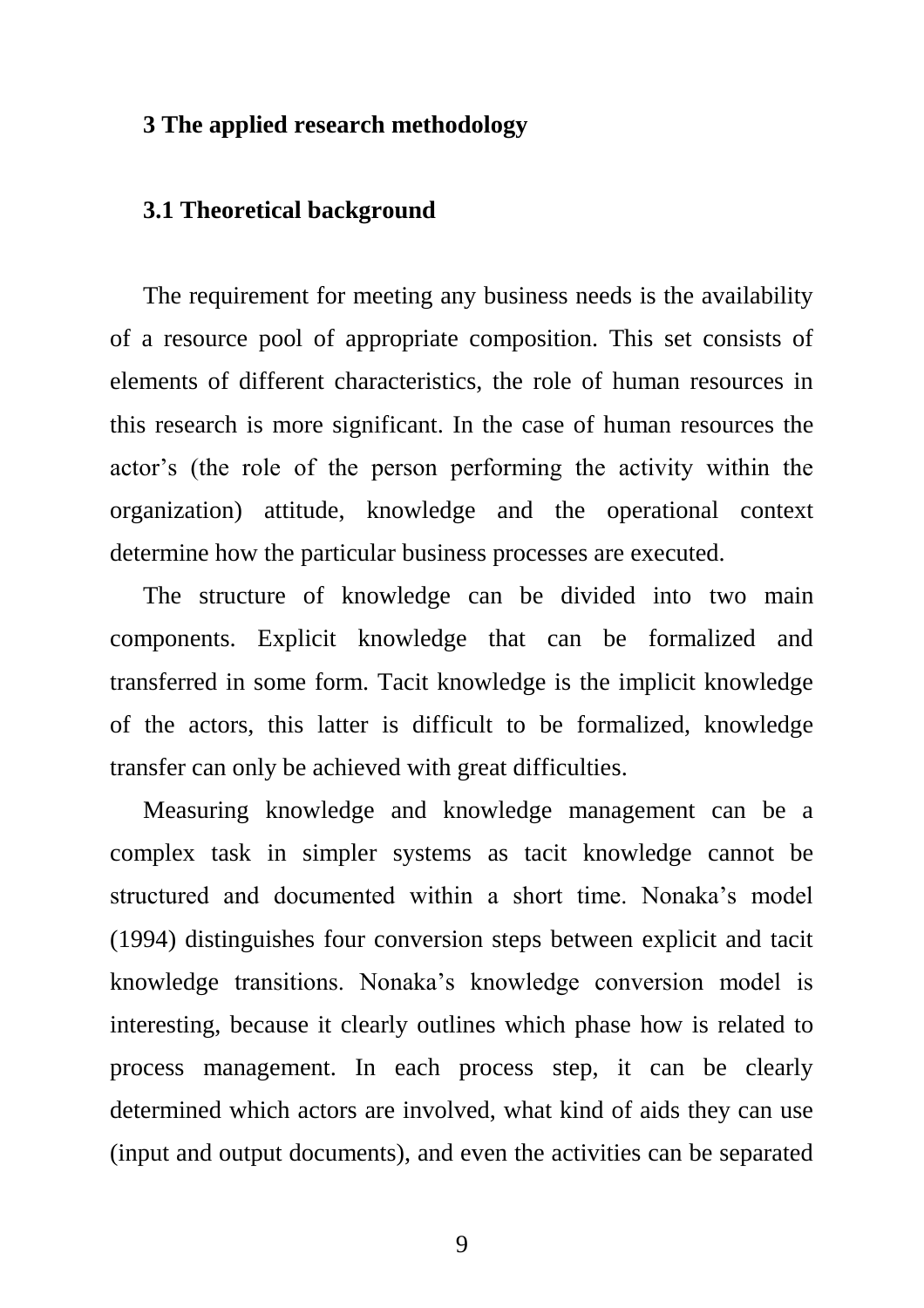from each other ideally, with this the process management receives a significant space in studying the knowledge management.

March (1991) distinguished the knowledge generation (exploration) and application (exploitation), following this logic, Grant (2010) classified the knowledge processes within the organization and split them into the following into the following processes:

• Knowledge Generation (Creation, Acquisition)

• Knowledge Application (Integration, Sharing, Replication, Storage and Organization, Measurement, Identification)

The above classification is primarily to be interpreted in a business environment. Grant utilized both the theories and the practices for presenting a wide range of usable organizational tools. The relationship among these tools can be linked to process management.

#### <span id="page-9-0"></span>**3.2 Knowledge management methodologies**

Process management within business organizations has many criteria; the most important ones are proper documenting, role identification and measurability. The generally accepted methodologies and standards for organizations provide a framework in which the above criteria can be interpreted. Quality management (ISO, 2015) focuses on process-orientation (ISO-9001), service management standard (ISO, 2010) supports service measurability (ISO/IEC-20000).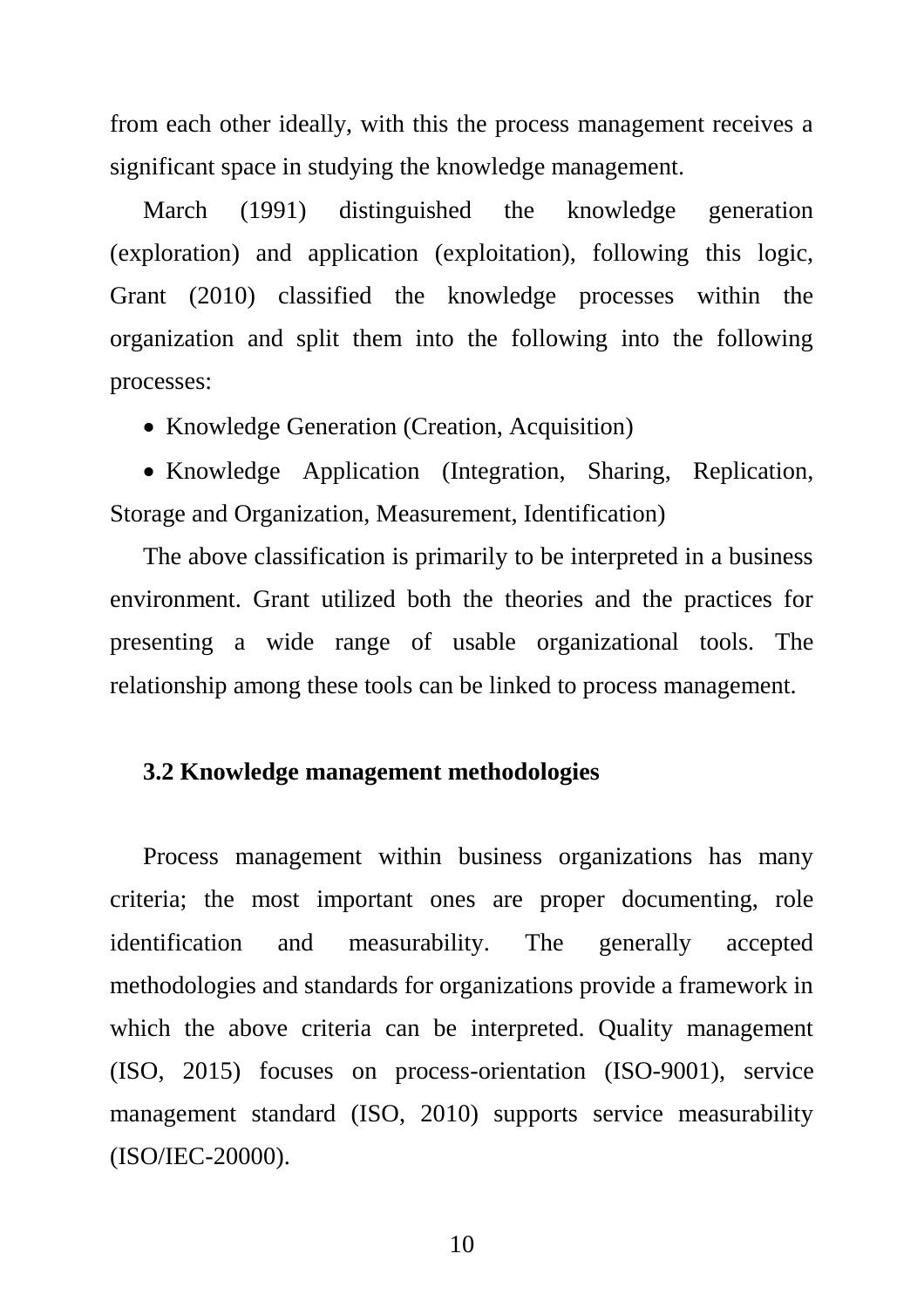Standards, in addition to the general wording, also contain more specific, compliance-like requirements that help examine the relationship between process management and knowledge management. It is worth pointing out that knowledge management plays an increasingly important role in the standards as well as in the methodologies.

Beside the guidelines of the standards, related methodologies form the basis of the research questionnaire. The CMMI Institute's capability and maturity model, the "CMMI<sup>®</sup> for Services" (SEI, 2010) presents service-management expectations, similar to ITIL®V3 (OGC, 2007) and  $COBIT<sup>®</sup>5 (COBIT, 2012).$ 

The latter is linked to the management of information and communication technology, and includes both the detailed breakdown of knowledge management processes and the required documentation (Delak, 2015). In addition to the above, the P-CMM (Curtis et al., 2009) capability and maturity model presents elements closely related to knowledge management that have a direct relationship with process management.

The description of the methodologies is very detailed and general, so only those parts are highlighted and used that are directly related to knowledge management.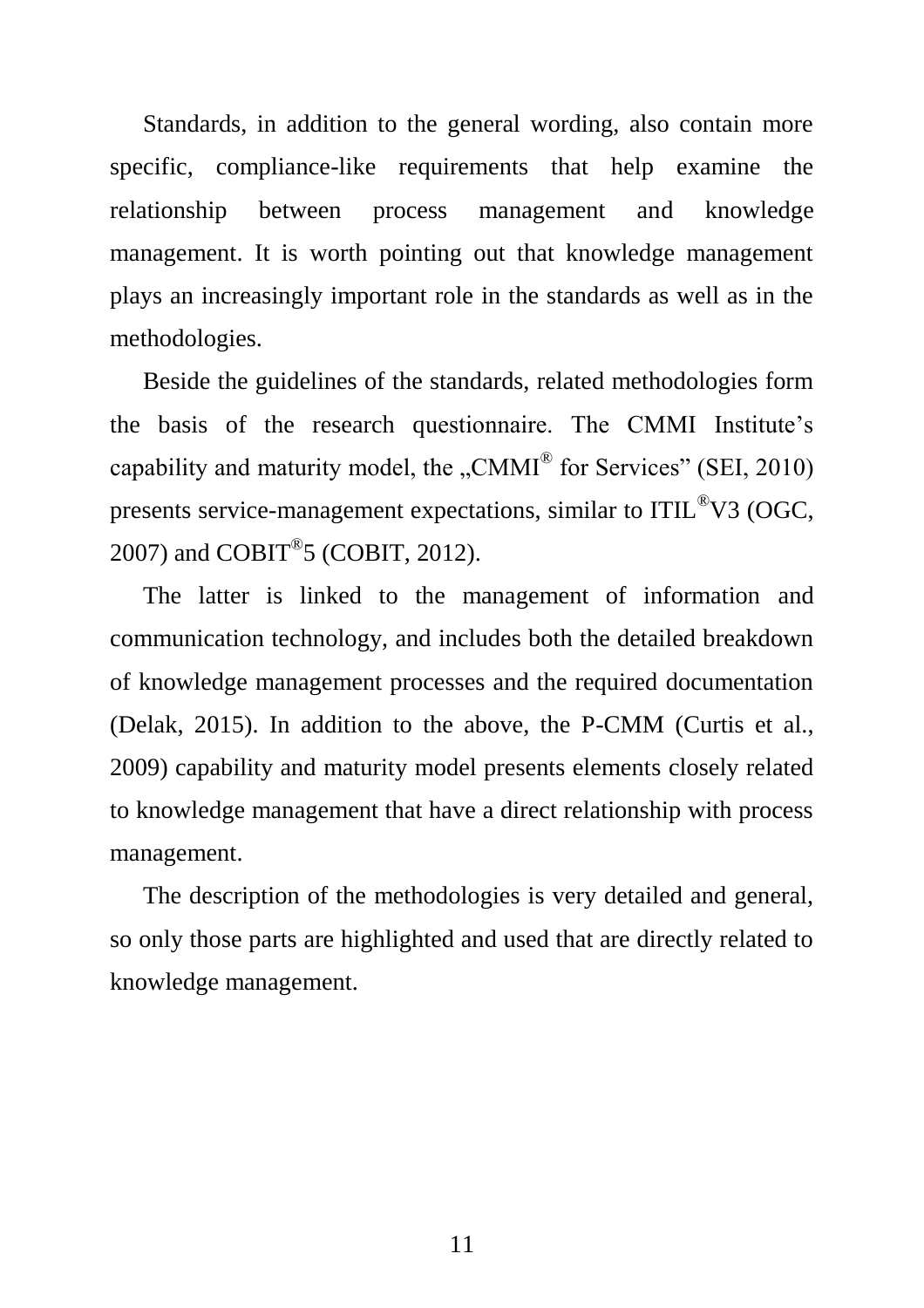#### <span id="page-11-0"></span>**3.3 Research methodology**

The research is inductive, based on the collected data such patterns are to be identified that are suitable for determining the basis of new theories. The composite knowledge management (KM) model (Figure 1), what is established from the synthesis of methodologies and theories, determines the structure and content of the questionnaire.



Figure 1 – KM model

During the research the primary data came from questionnaires, the data validation happened through interviews. Multiple choice questions were utilized, beside them, supportive questions helped to understand the problem by preserving the anonymity of the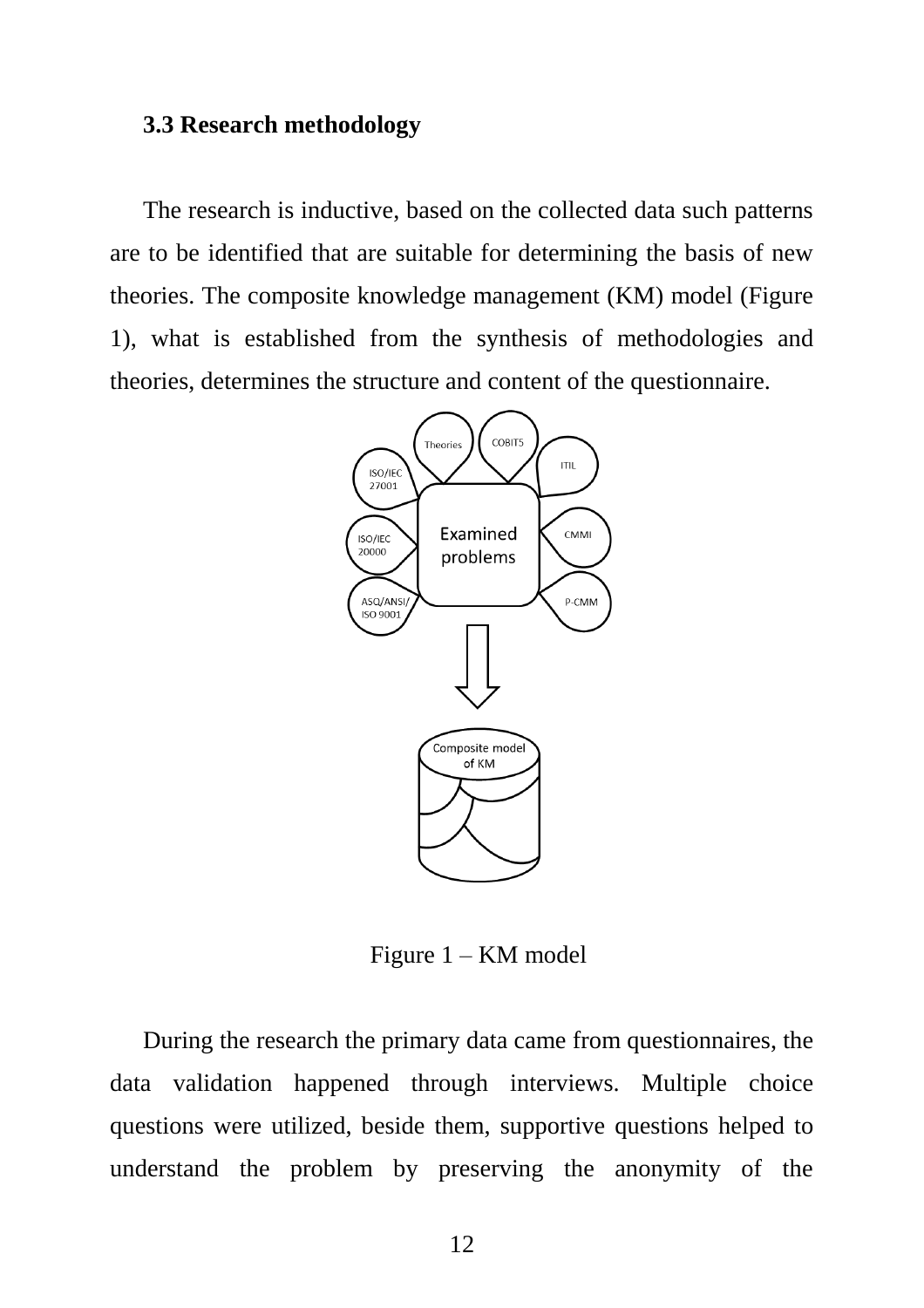respondents. The questionnaires were collected in 2015, via the Internet and personal inquiries. A total of 100 corporate employees answered, with the participation rate being 10.5%. Five potential respondents replied that they could not disclose information about their internal operations due to confidentiality considerations.

The main criterion for selecting respondents was to get inputs from some knowledge-intensive sector (primarily from real sector) and to have some international background. The potential respondents were selected with judgmental sampling, from them quality responses were expected. The respondents were representatives of business organizations whose operations can be expected to be stable in the longer term. The knowledge-intensive concept gives such a characteristic to the organizational operation what means that the organizational and business processes are of intellectual nature in the overwhelming part (Alvesson, 2001). According to Rylander and Peppard (2005), knowledge-intensive organizations are difficult to be identified. Knowledge level and knowledge management can be different within the same sectors, it is difficult to define it, but it exists. In order to operationalize the problem space, at least some scale-based measurability is required. This necessarily entails loss of information, but in increases the manageability of the space of the state and provides a basis for consistent conclusions.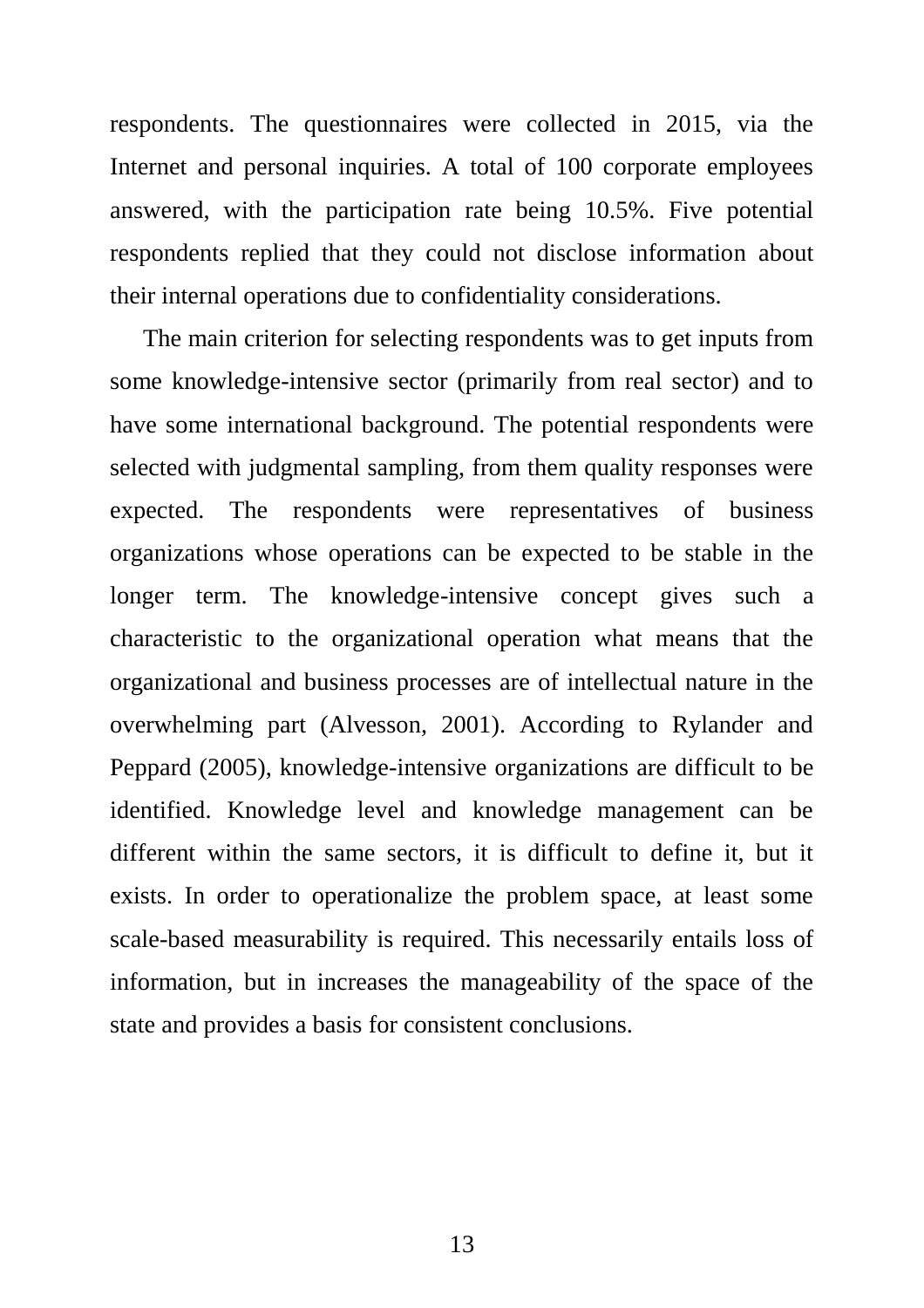#### <span id="page-13-0"></span>**4 Main results**

#### <span id="page-13-1"></span>**4.1 Descriptive analysis of the results**

Respondents are typically employed in a large-sized corporate (69%), most of the organizations operate internationally (69%), their activities include services, information and communication, technical, and other domain-specific sectors are covered. Applying knowledge management is relevant in every case. First the process management's results are presented, then the knowledge management's.

The majority of the respondents states (76%) that the business processes within their organizations are cyclic, reoccurring and they do not have to face hectic changes. The business processes are identified in 98%, but the full integration is low (24%). The structuring and documenting of business processes are important (55%), in contrast, the practical documentation is not completely realized. The measurement of organizational processes has primarily a financial perspective, the usage of qualitative and quantitative measurement systems is low (25%).

In case of the organizational roles, the value-adding and the supportive roles are separated from each other. The responsibility and the accountability are defined (78%), however there are overlapping among the roles (80%). Coordination amongst the roles requires flexibility, and there are authenticity/authority issues, for resolving them extra resources are needed. In case of unknown tasks and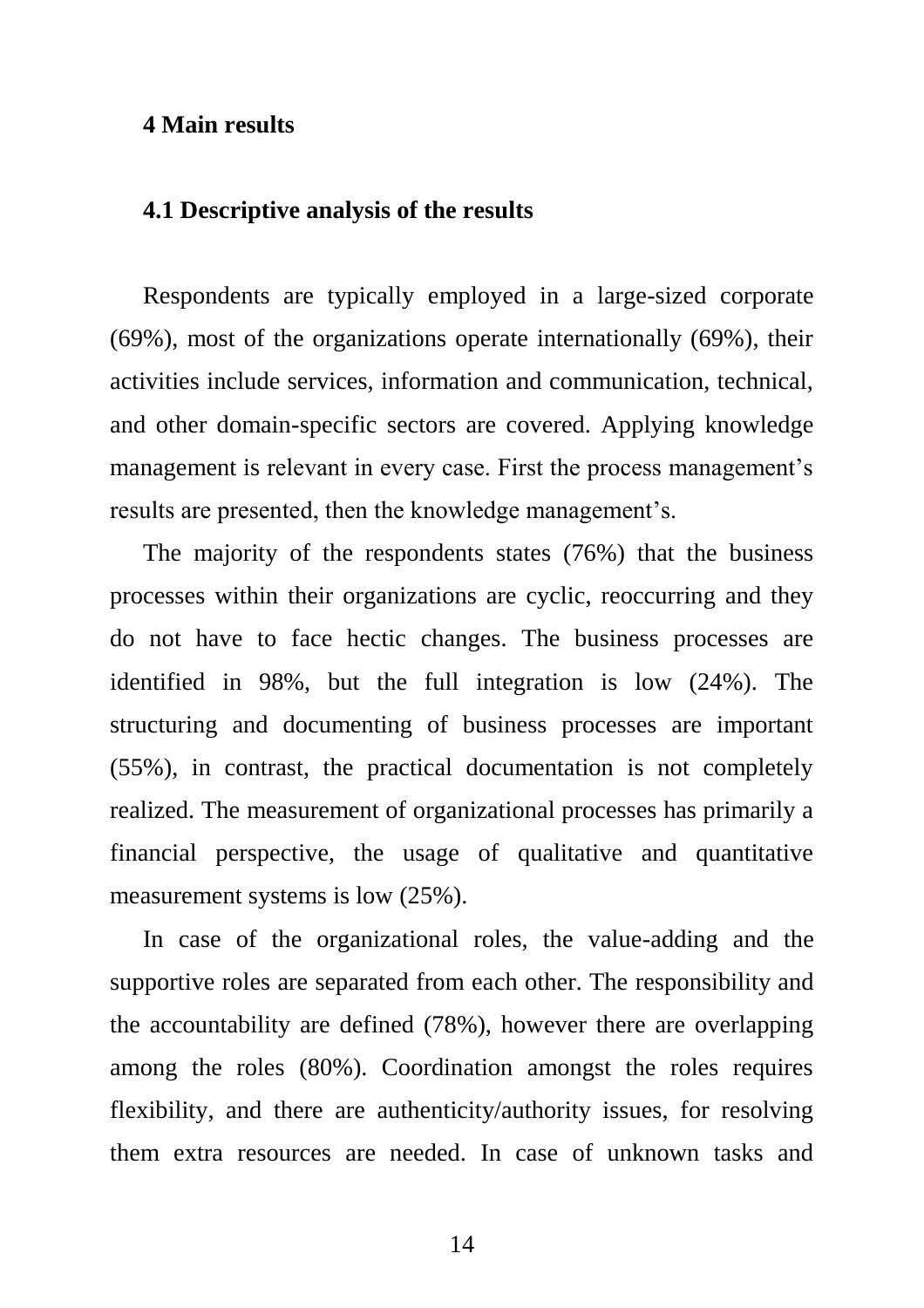complex problems, the management would be able to find both the competent persons (84%) and the roles (76%).

Responses show that organizations are committed to documentation and regulation, but their implementation and compliance do not always reach the expected level. The measurement systems are incomplete, primarily the financial viewpoint dominates.

The knowledge management part, like process management, focuses on documentation and KM process management.

According to respondents, active roles and persons are identifies (81%) and their role is tagged. Competent persons can be identified within a short period of time (earlier than roles). Organizations have some degree of knowledge base (79%) but their usage is not measured. Individuals' competences are documented (88%), within the organization they know each other's competences (71%). Most organizations have a competence map (66%), in case it is available then the following competences are documented: substitute (74%), complementary (51%), unique (52%), business critical (63%), and competitive advantage-related (68%). In particular, the competences supporting operative tasks are recorded. Furthermore, knowledge sharing has difficulties, but if it is successful, it is usually transparent within the organization.

Employees have a defined training plan (87%), the content of the plan is defined by the supervisor or external organizational unit (human resources), the employees' influence is less (34%). When personal change occurs, in most cases, the person who leaves has to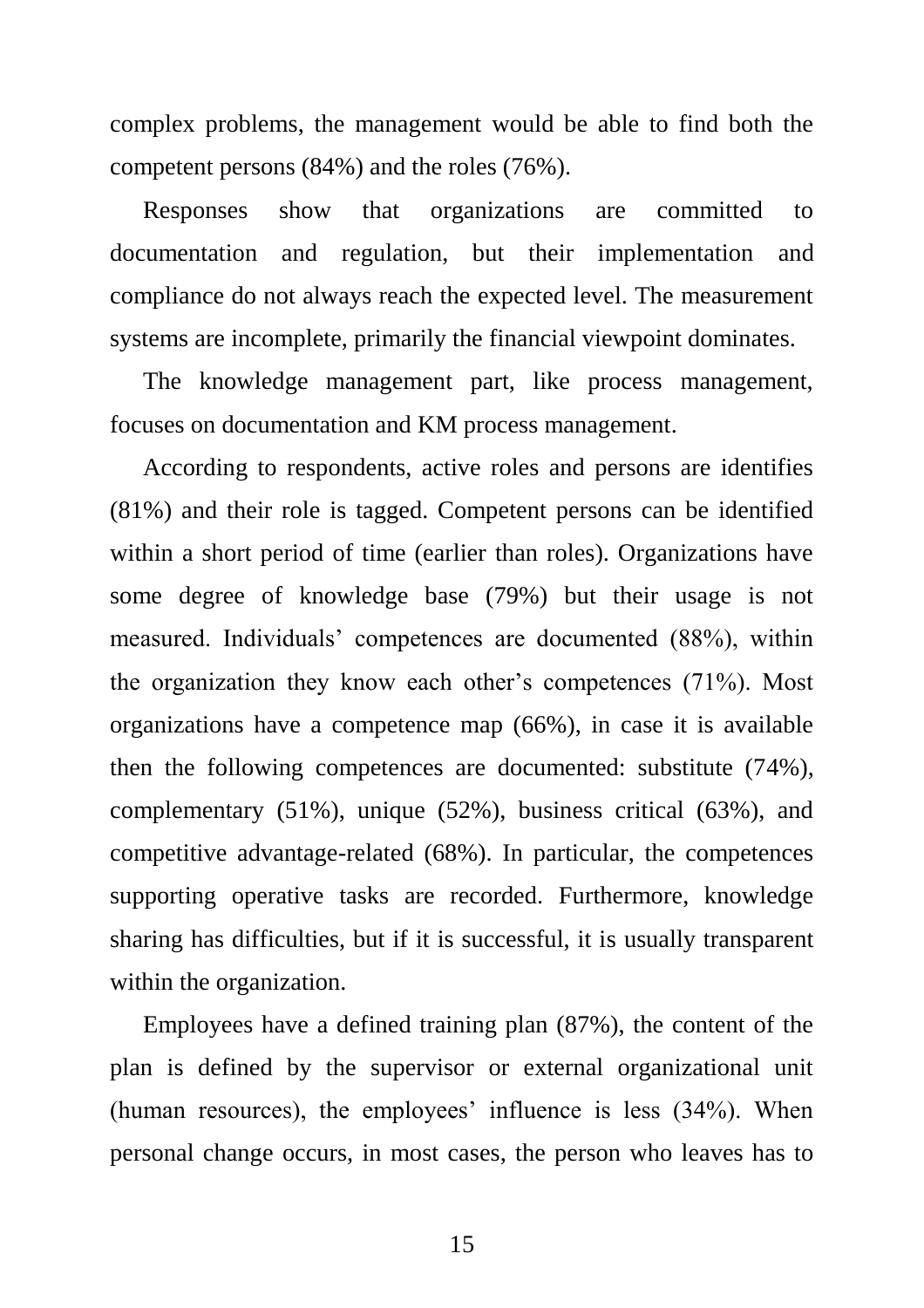share her/his knowledge compulsory with the new entrant, and it has to be documented. The more impactful or more specialized the given role is, the more emphasis is placed on keeping this process. The losses caused by the loss of leavers' knowledge are not measured by the organizations; if it is measured, it is not punctual.

Organizations use the ideal technical (78%) and knowledge structure (83%) and the respondents believe that their organization is knowledge-intensive, based on this we can conclude that active knowledge management is in place.

It should be noted the most of the respondents (86%) thinks that the use of organizational terminology is not consistent and it can be misinterpreted, causing communication difficulties.

The practical implementation of process management and knowledge management lags behind the theories, standards and methodologies. The conditions for operation appear to be fulfilled at the same time.

The research was completed by the validation of the questionnaire, interviewees evaluated it, and there was no significant difference between the intended interpretation and the respondents' interpretation.

#### <span id="page-15-0"></span>**4.2 Explanation of result interrelations**

*Can the application of knowledge management be defined at all? What are the limitations of definability?*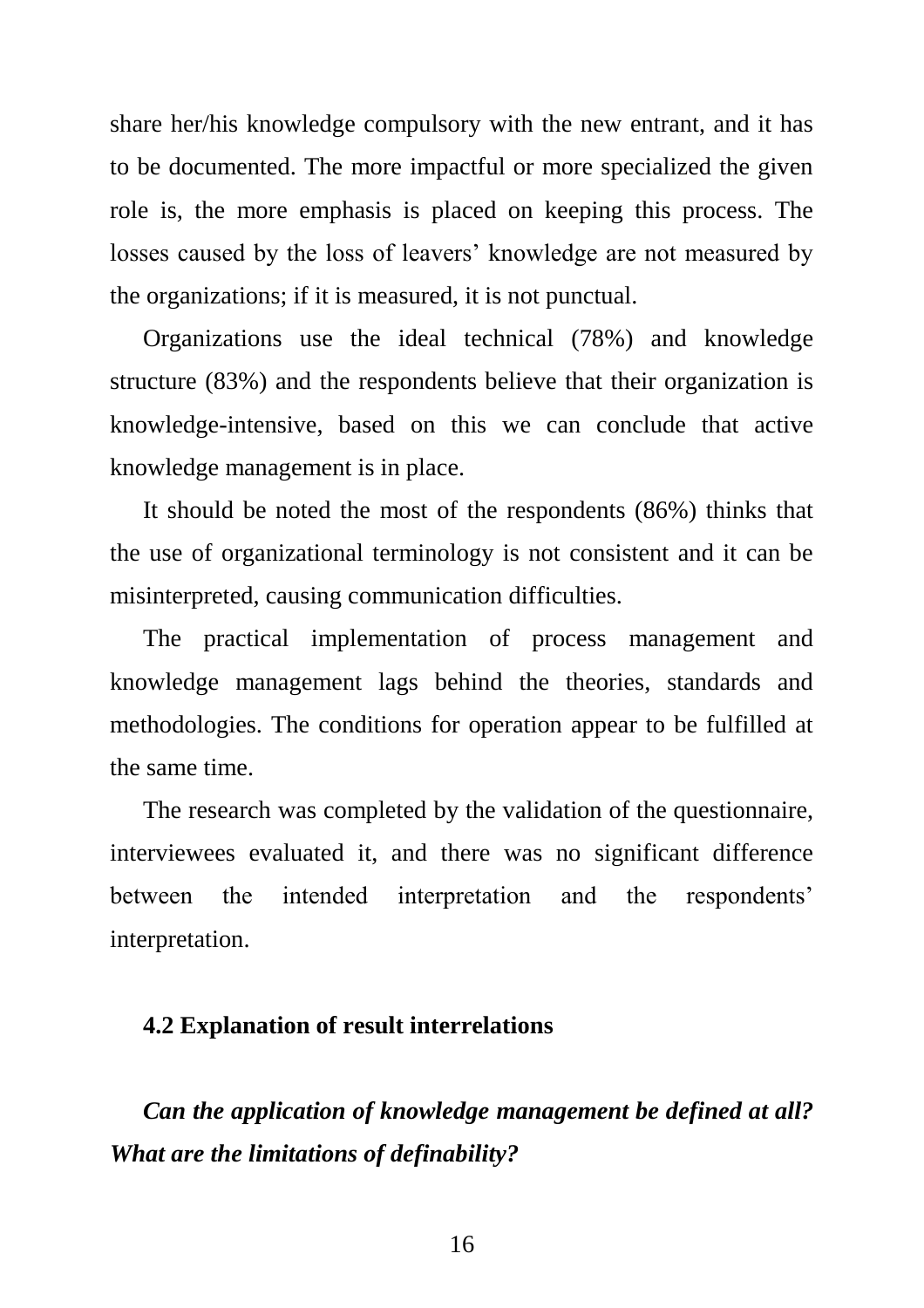For organizations, based on the theories, methodologies and standards presented above, knowledge management can be considered applied, if the competences are documented, the knowledge is stored, there are training plans, the knowledge management processes are explicit and the organizations handle knowledge management on strategic level.

Fifty-two entities met these criteria. The circumstances of the knowledge management applicability outline a kind of transparency and consistency within the organizations. The boundary conditions of the applicability can be defined, if the organization meets a certain level of documentation. In case of applying knowledge management, the following are typical for organizations: systems with good metrology correlate positively with the *reliable* knowledge. The 'reliable' means here and in the followings that it is justified, supported by evidences.

The correlation between the cyclical business processes and the hierarchy of the organization is positive as well. Possessing reliable knowledge correlates positively with a high-level measurement of the business processes. In case of personal exchanges, they have a mandatory knowledge transfer procedures in place. There is also a positive correlation between the availability of the knowledge base and the dedicated training time. A high level of digitalization within the organization also positively correlates with the successful realization of knowledge management processes. Overall, the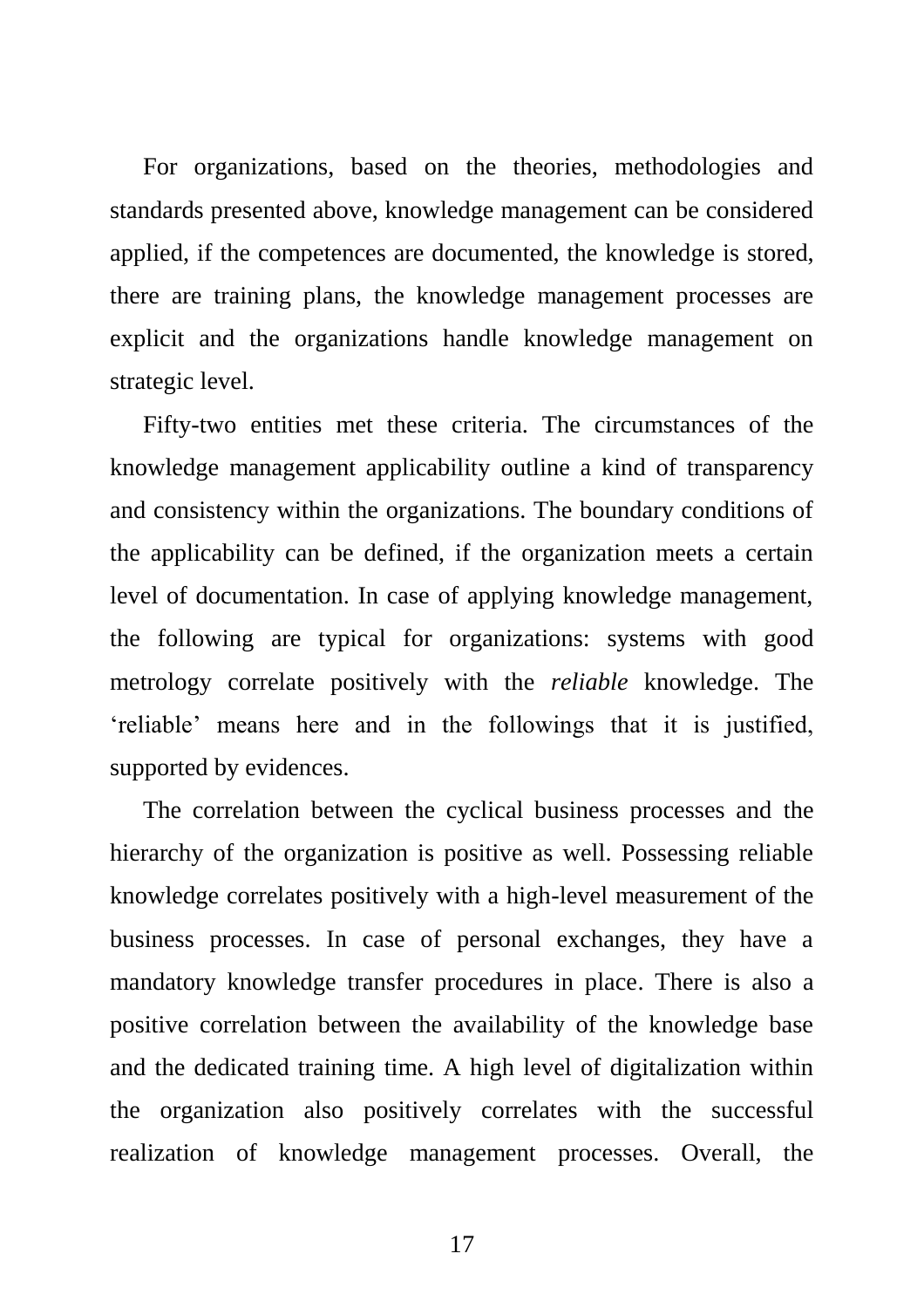relevance of applied knowledge management is high for cyclical business processes, and the operation of the organizations is primarily based on reliable knowledge.

*Is organizational knowledge assessable with the process management tool and concept library and can it be evaluated? Under what circumstances can the assessment and the evaluation be realized?*

*Can the level of knowledge management be defined? Under what circumstances is it possible to determine the levels?*

The level of knowledge management is high within the abovedescribed framework, if the knowledge management-related expectations are fulfilled: the knowledge management processes are well-documented and are well-known to the organizations' members. These conditions were met in forty-one cases. The main characteristics of these cases, that highly cyclical process positively correlate with the real-time measurement of business processes, with the mandatory knowledge transfer process and the transparency of reliable knowledge. The reliable knowledge correlates positively with the real-time and detailed measurement of business processes and the identification of competent roles. The reliable knowledge has a distinguished role.

In fifty-nine cases, the level of knowledge management is low: in these cases, it can be observed that the main principles of the process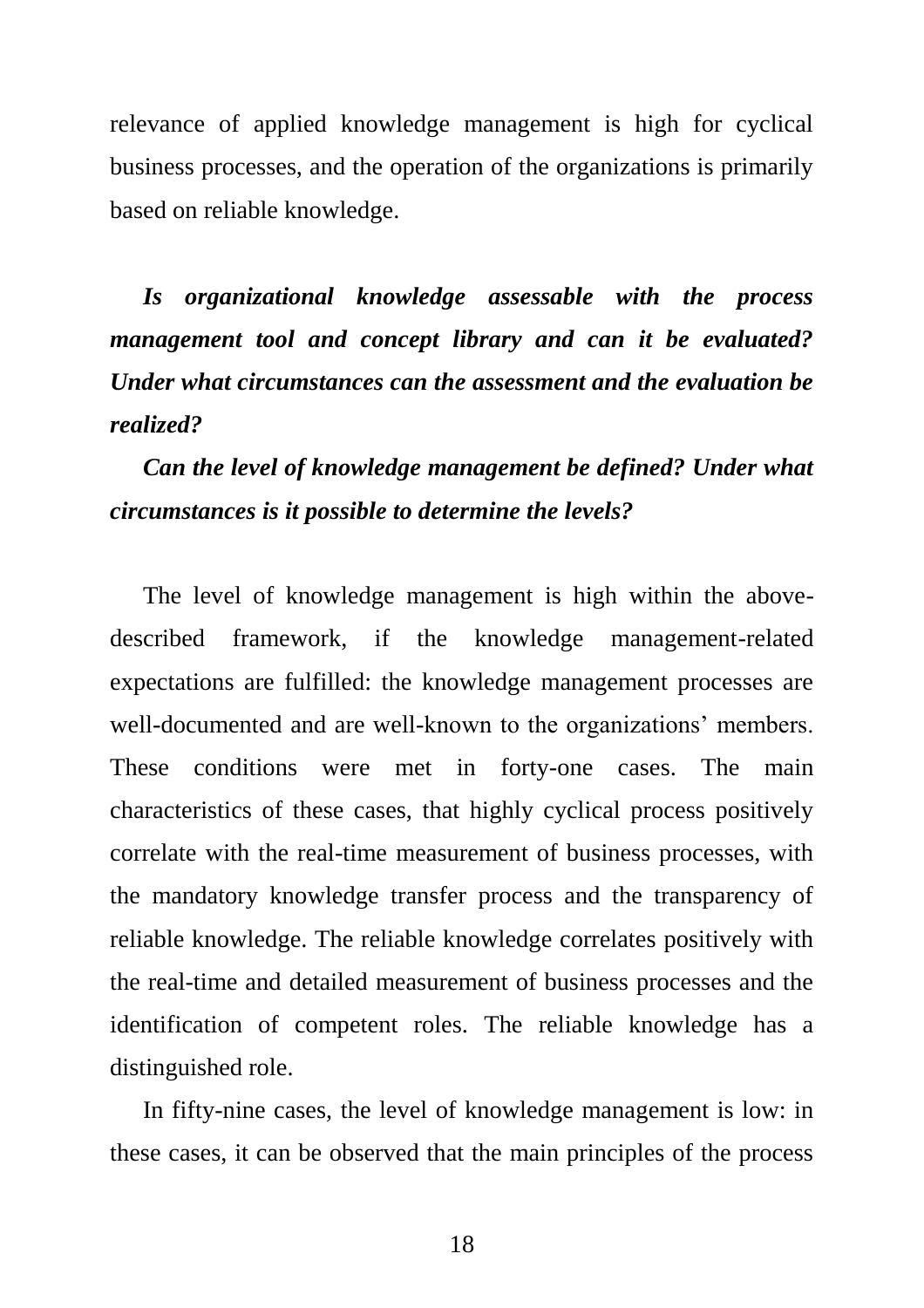management are met. Documentation positively correlates with the operative nature of work (short-term approach, short cycles). The high-level measurement positively correlates with the hierarchical organizational structure and by the fact that the employees rely more on documented procedures.

### *With what accuracy and relevance can the organizational knowledge management be measured based on business process management?*

The validity of organizational knowledge management measurement means in terms of process management that the processes are identified, documented and understood by the applying employees. These conditions were met in thirty-seven cases. The existence of reliable knowledge is distinguished in this case as well; it positively correlates with real-time measurement. In case of personal change, there is a mandatory knowledge transfer process; however, it negatively correlates with the documentation of passive knowledge (passive knowledge's interpretation: in the given work environment not utilized or just indirectly utilized knowledge) and whether the new entry employee has the proper knowledge right away. Organizations applying high-level process management are less person-dependent and do not measure passive knowledge. Existence of reliable knowledge in the organizations involves real-time measurement tools. This kind of knowledge is not based on "purchased" resources, but on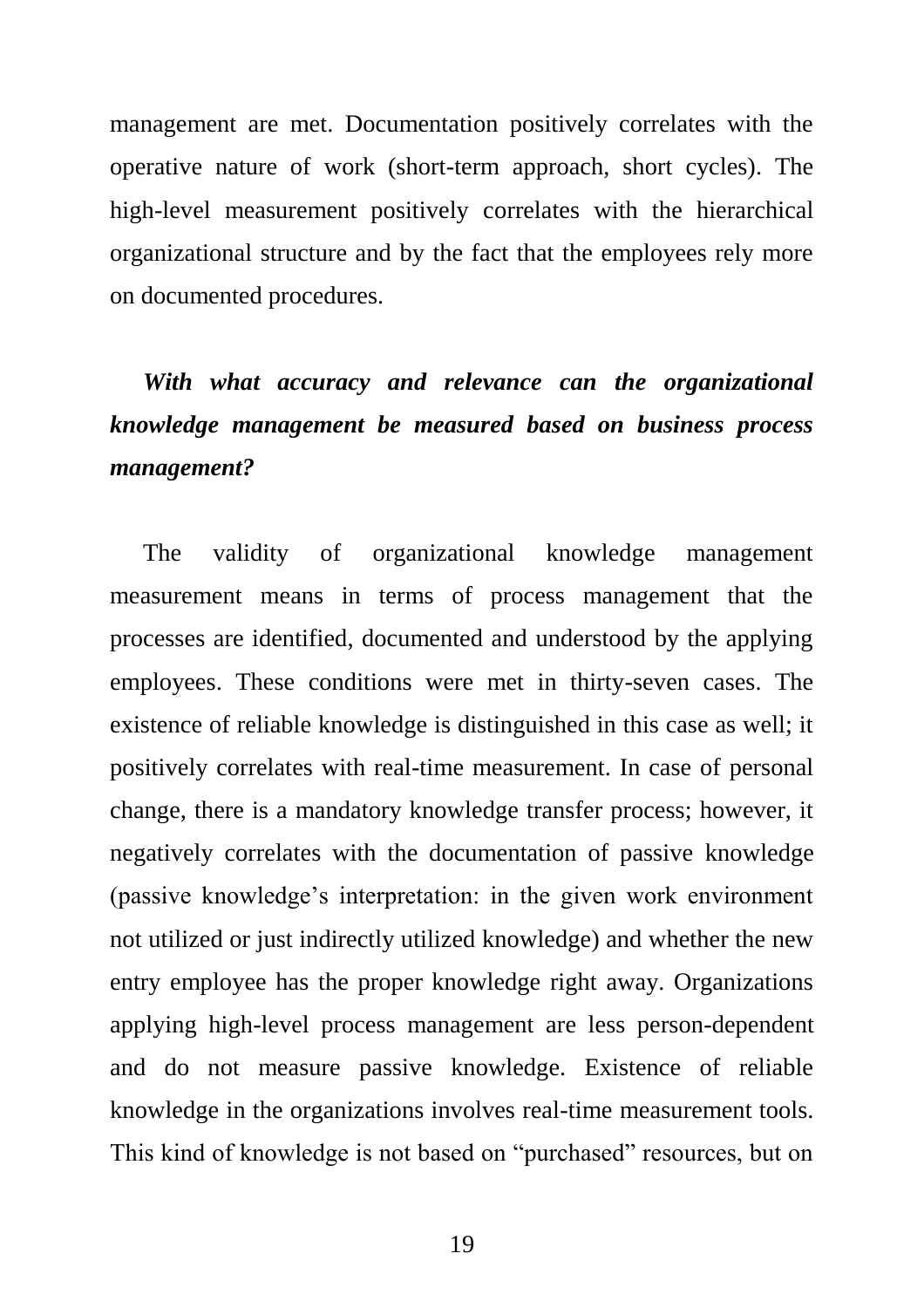proves experience. In case of high-level process management, there is a strong positive correlation between the competitive advantage and substitutive competences, while the rare and unique competences' role is low from operational point of view.

#### <span id="page-19-0"></span>**4.3 Conclusion**

The organizations, that have a high-level process management, rely less on persons, their role within the organization. The most important characteristic of the used knowledge is reliability, which is based on proven evidence. Maintaining the process management principles has a positive correlation with the process management awareness, the role definitions' and the competence-mapping's relation is also positive.

The conditions of the knowledge management applicability are well described by the existence of documentation and applied processes. The knowledge management applicability is justified where the business processes are cyclical and where the cycles' period time is short. By applying the knowledge management, the competent roles and persons can be identified clearly, the knowledge is available in digitized systems. The digitalization also creates the virtual space of knowledge management. The measurement of passive knowledge elements is not realized, the focus is on the operational approach and on reliable knowledge.

In case of high-level knowledge management, the cyclical processes have positive interrelation with real-time measurement and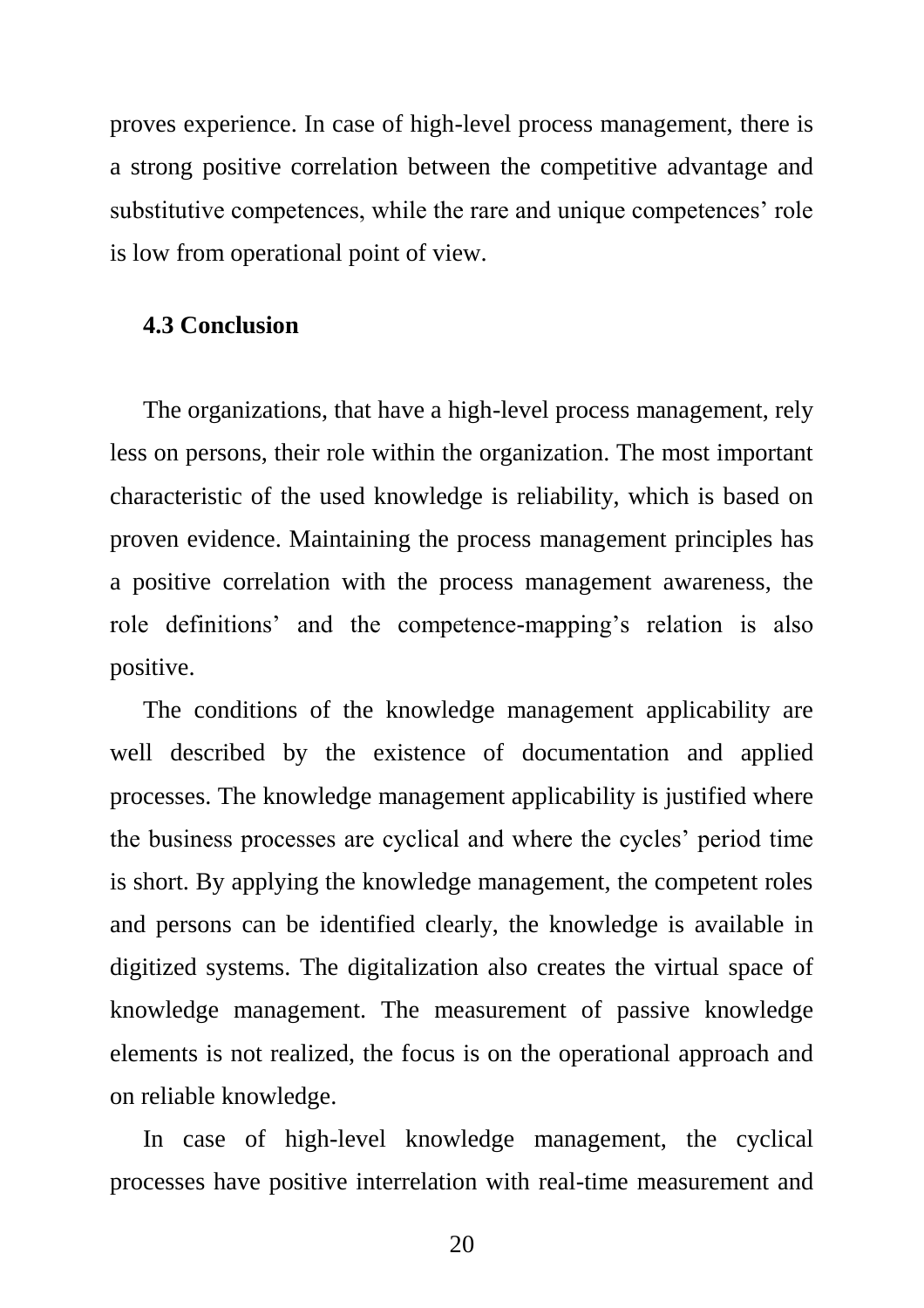the more precise tracking of knowledge management processes. In case of high-level knowledge management, the availability of the reliable knowledge is of significance.

In case of low-level knowledge management, the organizations bear the process management principles. The more hierarchical the organization is, the more punctual the measurement. The higher measurement level is associated with lower employee dependency.

The research was explorative and inductive with the aim of finding patterns that could help to create relevant, relating theories. Several aspects of the problem space underline that it is difficult to make consistent and general findings. While analysing the results, the emphasis was placed on identification of relationships and not on identifying cause-and-effect relations, based on this some characteristics are revealed. The cyclical nature of business processes determines the nature of the knowledge management used (Finding 1). Since the cycles are mostly based on external factors, it can be considered as an independent variable. Based on the responses the reliable knowledge has a prominent role in high-level knowledge management (Finding 2). Reliability itself as a characteristic needs further operationalization, it is necessary to determine which factors can be considered to be reliable knowledge. The last finding (Finding 3): in case of low-level knowledge management and active process management, the organizations are committed to the whole process management system from a holistic point of view.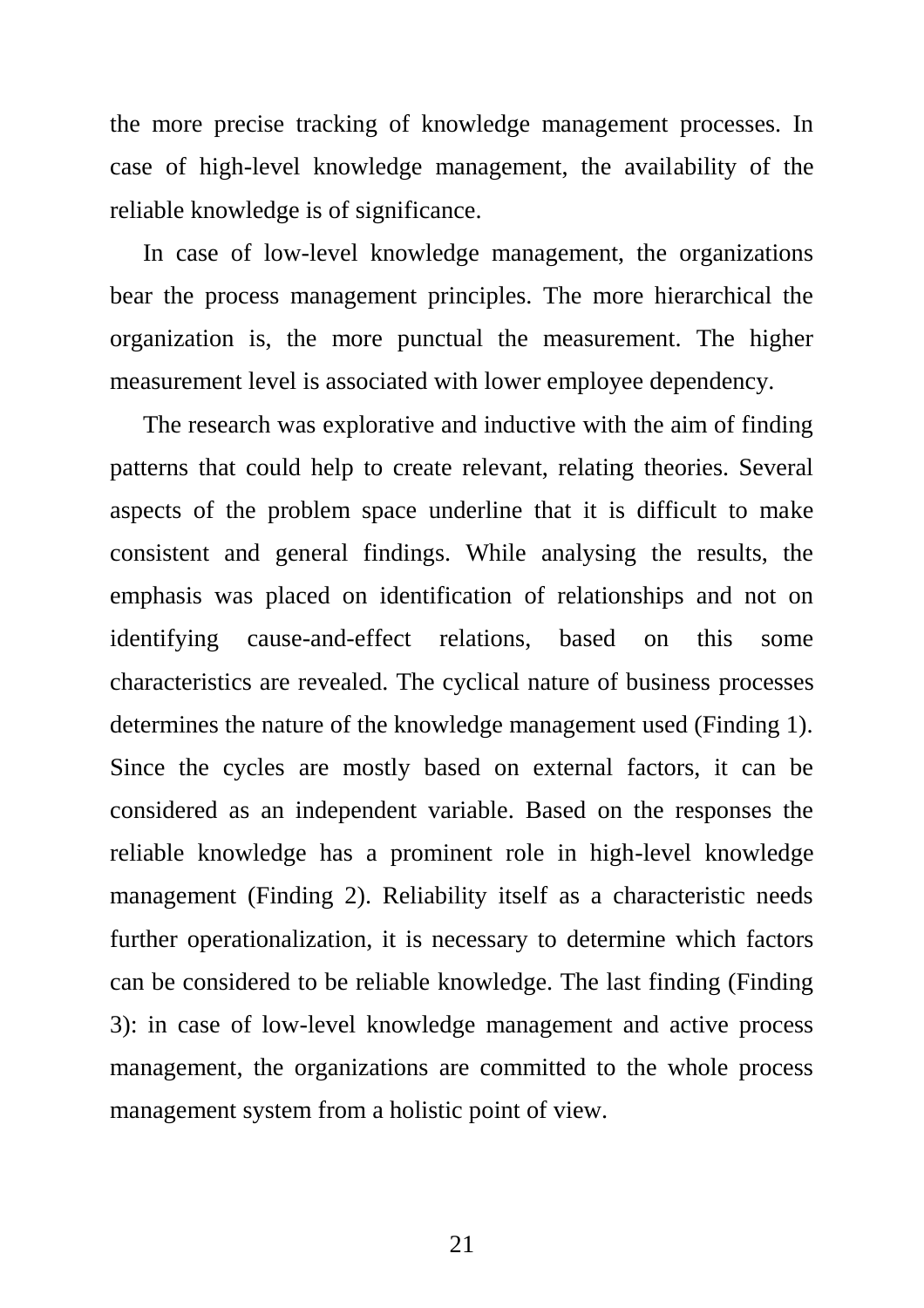#### <span id="page-21-0"></span>**5 Comments for further utilization of the research**

The original intention of the research is to give guidelines for exploring the theoretical and practical interrelations within the knowledge management domain, and to help effectively alloying them.

The relevant standards, methodologies and generally accepted procedures provide useful bases for the theory. Standards in this research can be considered canonized variants of theoretical, practical researches and best practices. As quasi standards they define not a very limited range of activities, their abstraction level is the same as of the theories, therefore they can be applied in researches.

The research has involved representatives of organizations where both process management and knowledge management have relevance. The covered spectrum contributed to the inclusion of organizations that were in different periods from knowledge management point of view, so they were able to provide a closer picture of the real processes.

The main characteristics originated from the research questions can be the base of further research, and deductive research can now be conducted.

The cyclical nature of business processes as an external factor significantly influences the nature of knowledge management (Finding 1). Reliable knowledge within the organizations has a distinguished role (Finding 2), and since it is a qualitative indicator, its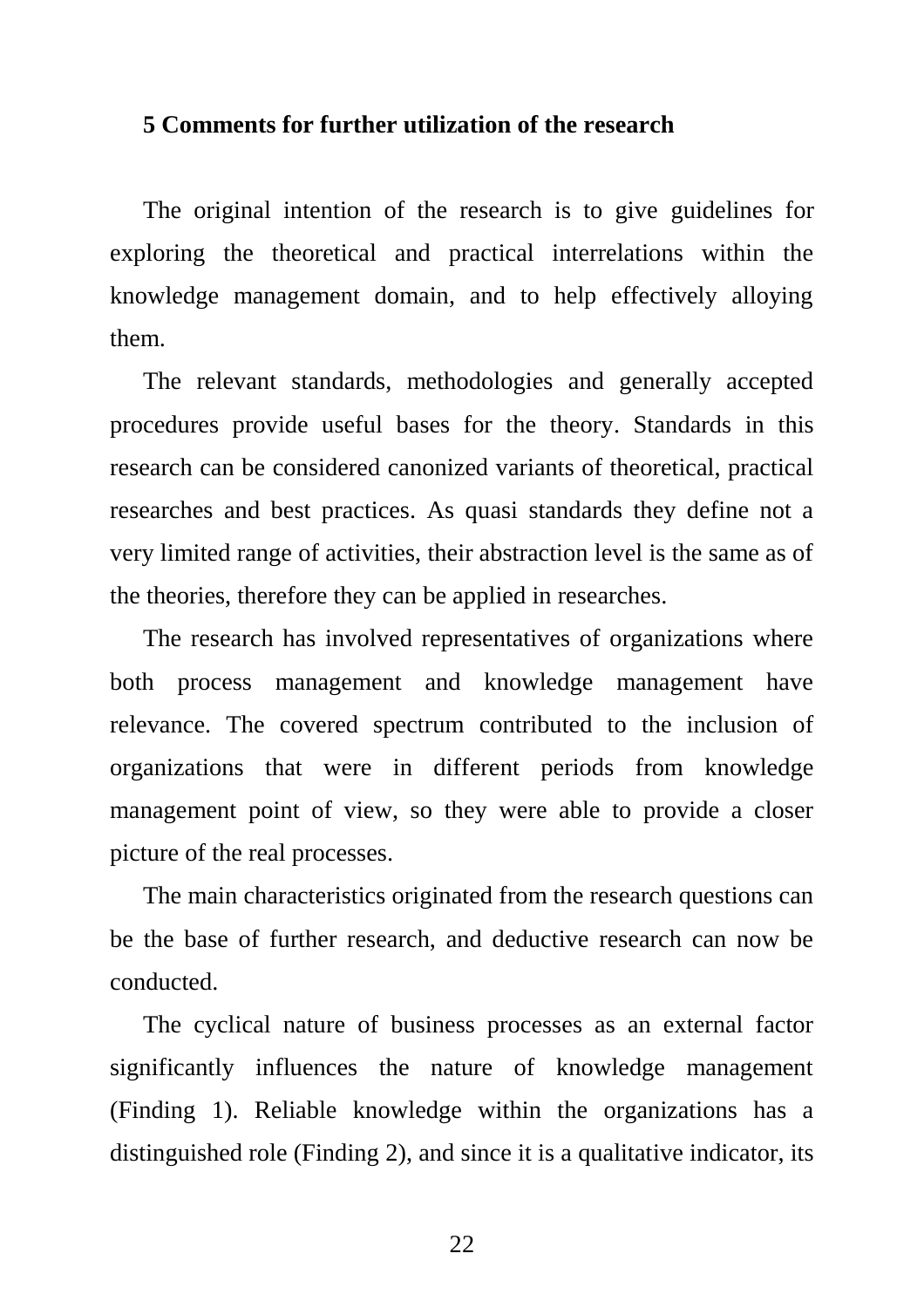operationalization can be the base for further research. Furthermore, regardless of the knowledge management, organizations operate on process management bases (Finding 3)

From a practical point of view, the methodology described in the dissertation can be recommended to organizations whose purpose is to increase organizational awareness and understand the real business logic. Small organizations can focus primarily on the holistic viewpoint. An exclusively small- and medium-sized enterprise's outlook towards this direction might be also justified, especially if organizations want to increase their size or if they want to introduce knowledge management system. Understanding the event space, expanded by knowledge management, is a prerequisite of the organizational growth, and the territorial clustering. In case of large organizations, the organizational structuring's enhancement and the more punctual measuring might be the priority. The process management based knowledge management allows better measurements, and it can identify such gaps that are not the subject of measurement. It can be used to increase transparency within the organization and to understand the with difficulties manageable processes, thus making organizations more resistant to environmental changes and challenges.

Regardless of organizational size, the presented results can help with personal-level risk management and business continuity management.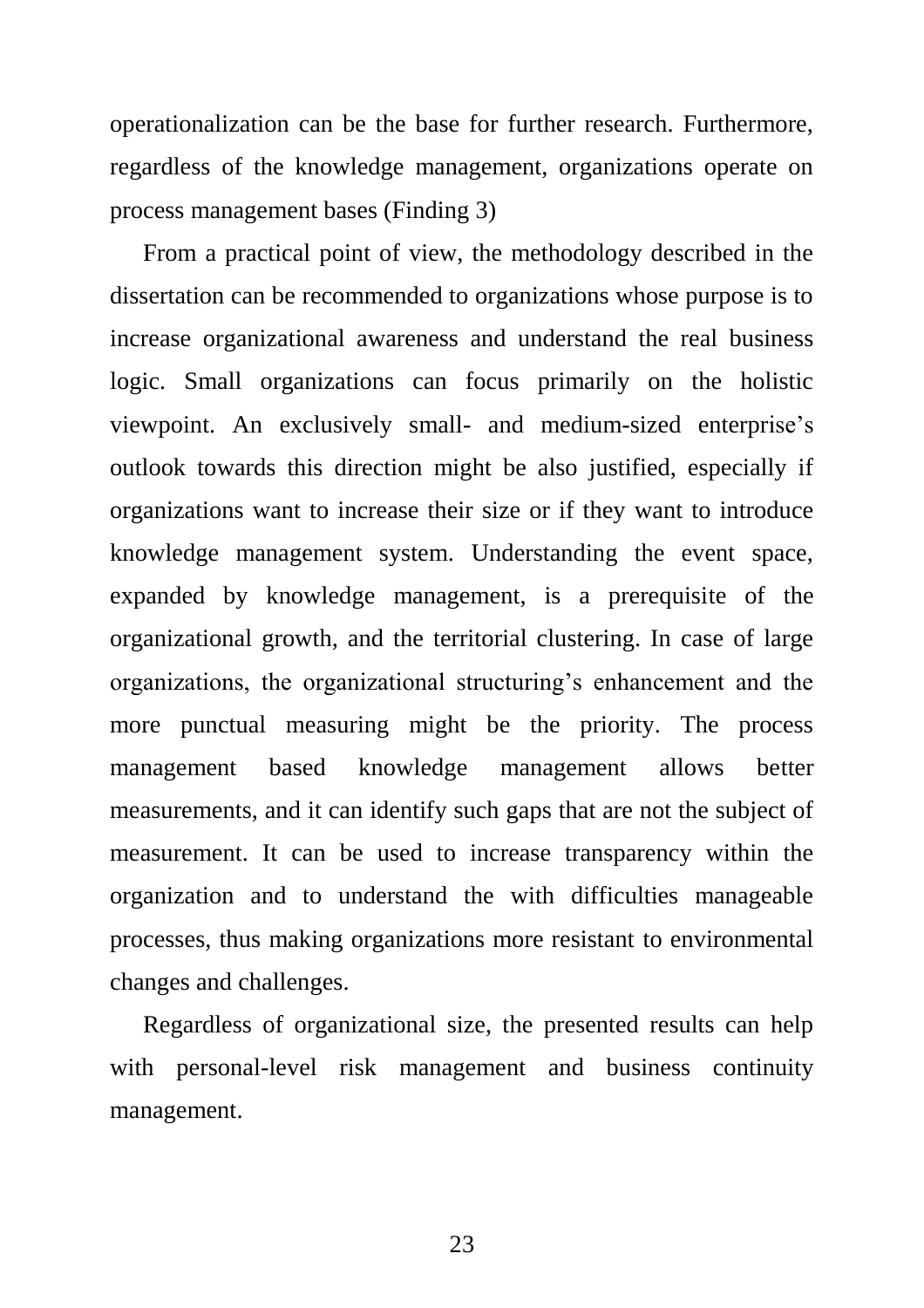#### <span id="page-23-0"></span>**6 Publication List**

Journal

SZMODICS, P. 2017. High-skilled immigrant on the job markets, initiators of change. *Journal of Knowledge Economy*, 1-14. Print ISSN-1868-7865. Online ISSN-1868-7873. DOI-10-1007/s13132- 017-0495-8.

SZMODICS, P. 2014. Evaluated knowledge representation. *SEFBIS Journal*, 9, 1, 28-35. HU-ISSN-1788-2265.

Conference proceedings

SZMODICS, P. 2015. Knowledge-based Process Management. In: CogInfoCom 2015, 6th IEEE Conference on Cognitive Infocommunications, 19-21 October 2015 Győr. IEEE, 33-37. DOI-10-1109/CogInfoCom.2015.7390560.

SZMODICS, P. 2015. A tudásmenedzsment értékelése folyamatmenedzsment alapokon. In: BUZÁS, N. & PRÓNAY, S. eds. Tudásteremtés és –alkalmazás a modern társadalomban, 15-16 October 2015 Szeged. Szegedi Tudományegyetem Interdiszciplináris Központ, 288-298. ISBN-978-963-306-412-2.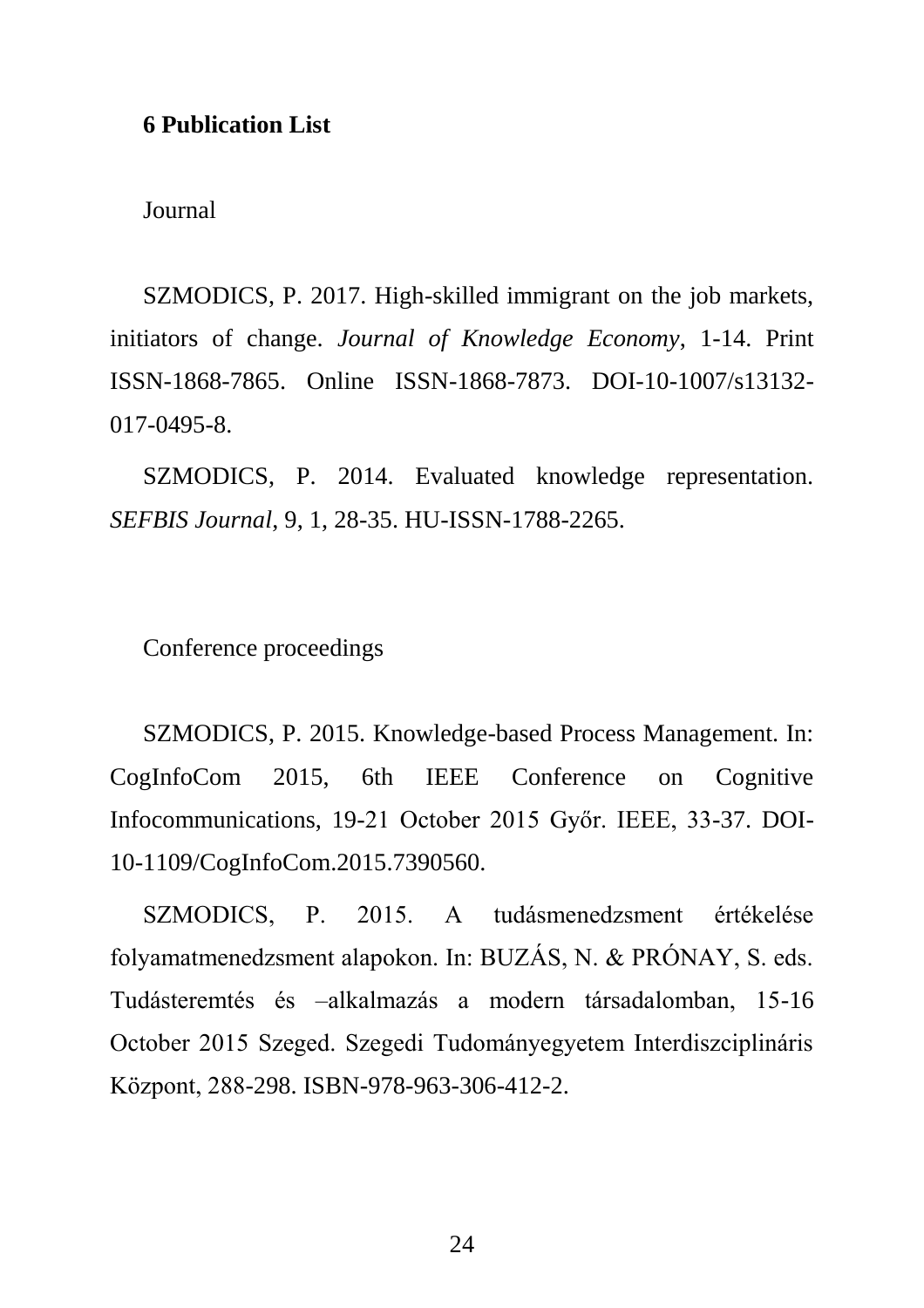SZMODICS, P. 2015. Knowledge management and value creation. In: Challenges in economic and technological development, 15-16 October 2015 Lillafüred. University of Miskolc, 185-196. ISBN-978- 963-358-100-1.

Conference presentations

SZMODICS, P. The knowledge, the business process, and the business value. 12th International Conference on Business Information Systems, 6-7 November 2015 Veszprém.

SZMODICS, P. How to use the knowledge-based process management to prevent organizational abuse. 15th Annual Conference of European Society of Criminology, 2-5 September 2015 Porto.

#### **Posters**

SZMODICS, P. Evaluated knowledge representation based on BPM aspects. 11th International Conference on Business Information Systems, 7-8 November 2014 Budapest.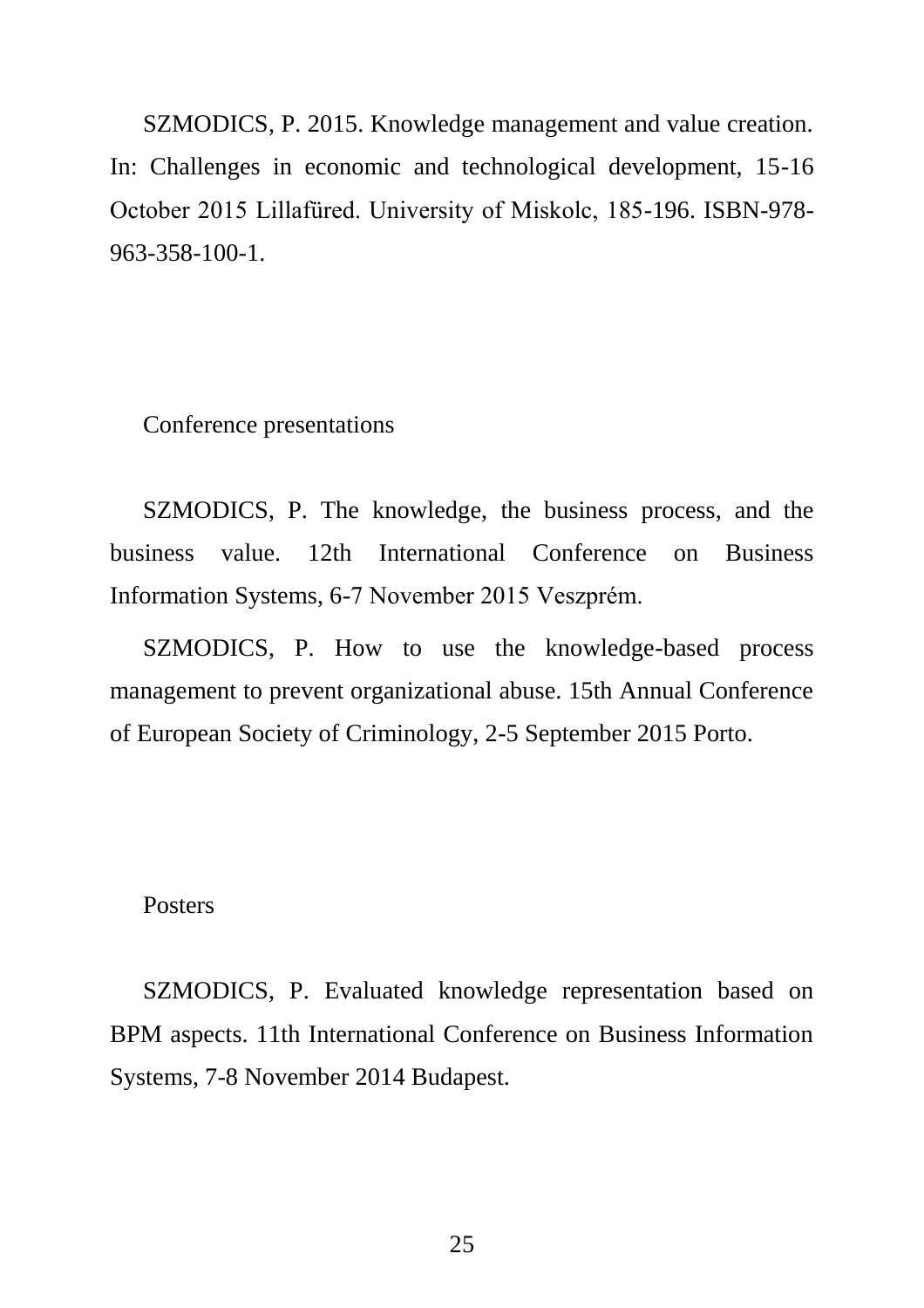SZMODICS, P. Knowledge representation and risk identification. 14th Annual Conference of European Society of Criminology, 10-13 September 2014 Prague.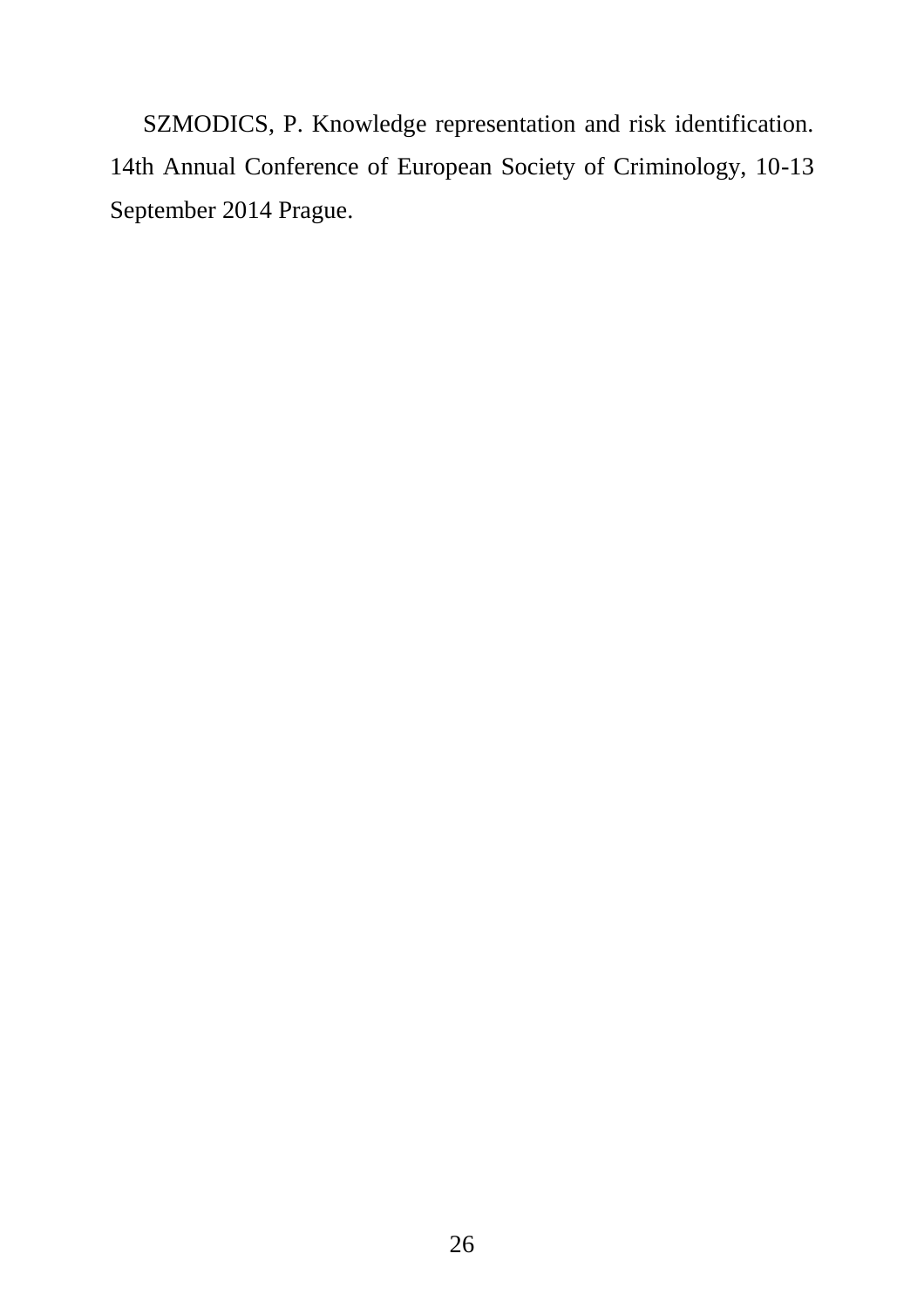#### <span id="page-26-0"></span>**7 List of References**

ALVESSON, M. 2001. Knowledge Work: Ambiguity, Image and Identity. Human *Relations,* 54, 7, 863-886.

CURTIS, W., HEFLEY, W. & MILLER, S. 2009. People Capability Maturity Model (P-CMM). Pittsburgh: Carnegie Mellon University - Software Engineering Institute.

DELAK, B. 2015. How to Evaluate Knowledge and Knowledge Management in the Organization Using COBIT 5. *ISACA Journal,* 2015, 3, 19-23.

GRANT, R. M. 1991. The Resource-based Theory of Competitive Advantage: Implications for Strategy Formulation. *California Management Review,* 33, 3, 114-135.

ISACA 2012. COBIT5 – A Business Framework for the Governance and Management of Enterprise IT, Rolling Meadows, ISACA.

ISO 2015. 9000 Quality management systems – Fundamentals and vocabulary, 9001 – Quality management systems – Requirements, Geneva, International Organization for Standardization.

ISO/IEC 2010. *TR 20000-4 Information technology - Service management - Part 4: Process reference model,* Geneva, International Organization for Standardization, International Electrotechnical Commission.